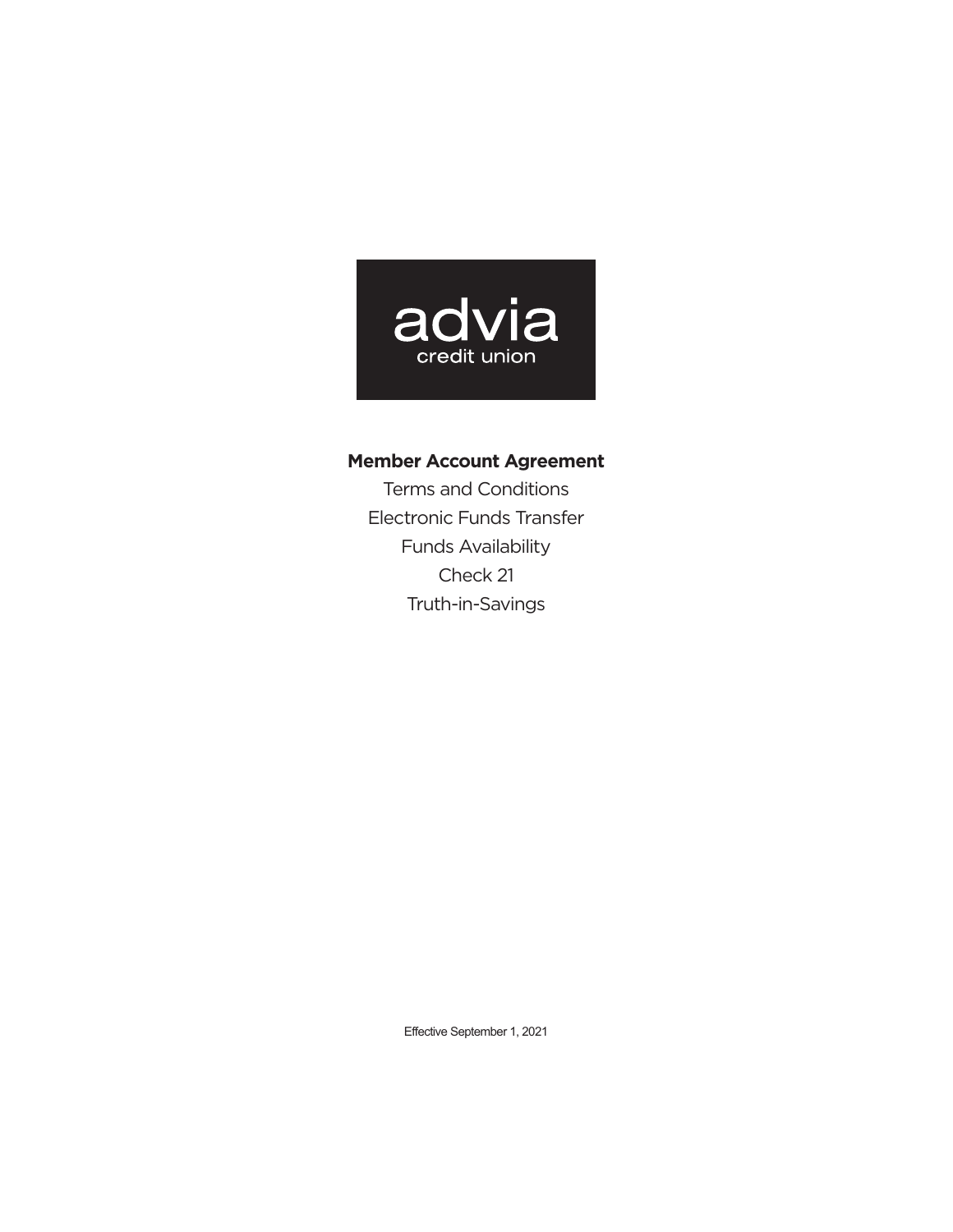# **TABLE OF CONTENTS**

| <b>Important Information About Procedures</b>                       |  |
|---------------------------------------------------------------------|--|
|                                                                     |  |
|                                                                     |  |
|                                                                     |  |
|                                                                     |  |
|                                                                     |  |
|                                                                     |  |
|                                                                     |  |
| Understanding and Avoiding Overdraft                                |  |
|                                                                     |  |
|                                                                     |  |
|                                                                     |  |
|                                                                     |  |
|                                                                     |  |
|                                                                     |  |
|                                                                     |  |
|                                                                     |  |
|                                                                     |  |
|                                                                     |  |
|                                                                     |  |
|                                                                     |  |
|                                                                     |  |
|                                                                     |  |
|                                                                     |  |
|                                                                     |  |
|                                                                     |  |
|                                                                     |  |
|                                                                     |  |
|                                                                     |  |
|                                                                     |  |
|                                                                     |  |
|                                                                     |  |
|                                                                     |  |
| Monitoring and Recording Telephone Calls                            |  |
|                                                                     |  |
|                                                                     |  |
|                                                                     |  |
|                                                                     |  |
|                                                                     |  |
|                                                                     |  |
|                                                                     |  |
|                                                                     |  |
|                                                                     |  |
|                                                                     |  |
|                                                                     |  |
|                                                                     |  |
|                                                                     |  |
| Lost, Destroyed, or Stolen Certified, Cashier's or Teller's Checks7 |  |
|                                                                     |  |
|                                                                     |  |
|                                                                     |  |
|                                                                     |  |
|                                                                     |  |
|                                                                     |  |
|                                                                     |  |
|                                                                     |  |
|                                                                     |  |
|                                                                     |  |
|                                                                     |  |
|                                                                     |  |
|                                                                     |  |
|                                                                     |  |
|                                                                     |  |
|                                                                     |  |
|                                                                     |  |
|                                                                     |  |
|                                                                     |  |

| <b>ELECTRONIC FUND TRANSFERS</b> |  |
|----------------------------------|--|
|                                  |  |
|                                  |  |
|                                  |  |
|                                  |  |
|                                  |  |
|                                  |  |
|                                  |  |
|                                  |  |
|                                  |  |
|                                  |  |
|                                  |  |
|                                  |  |
|                                  |  |
|                                  |  |
|                                  |  |
|                                  |  |
|                                  |  |
|                                  |  |
|                                  |  |
|                                  |  |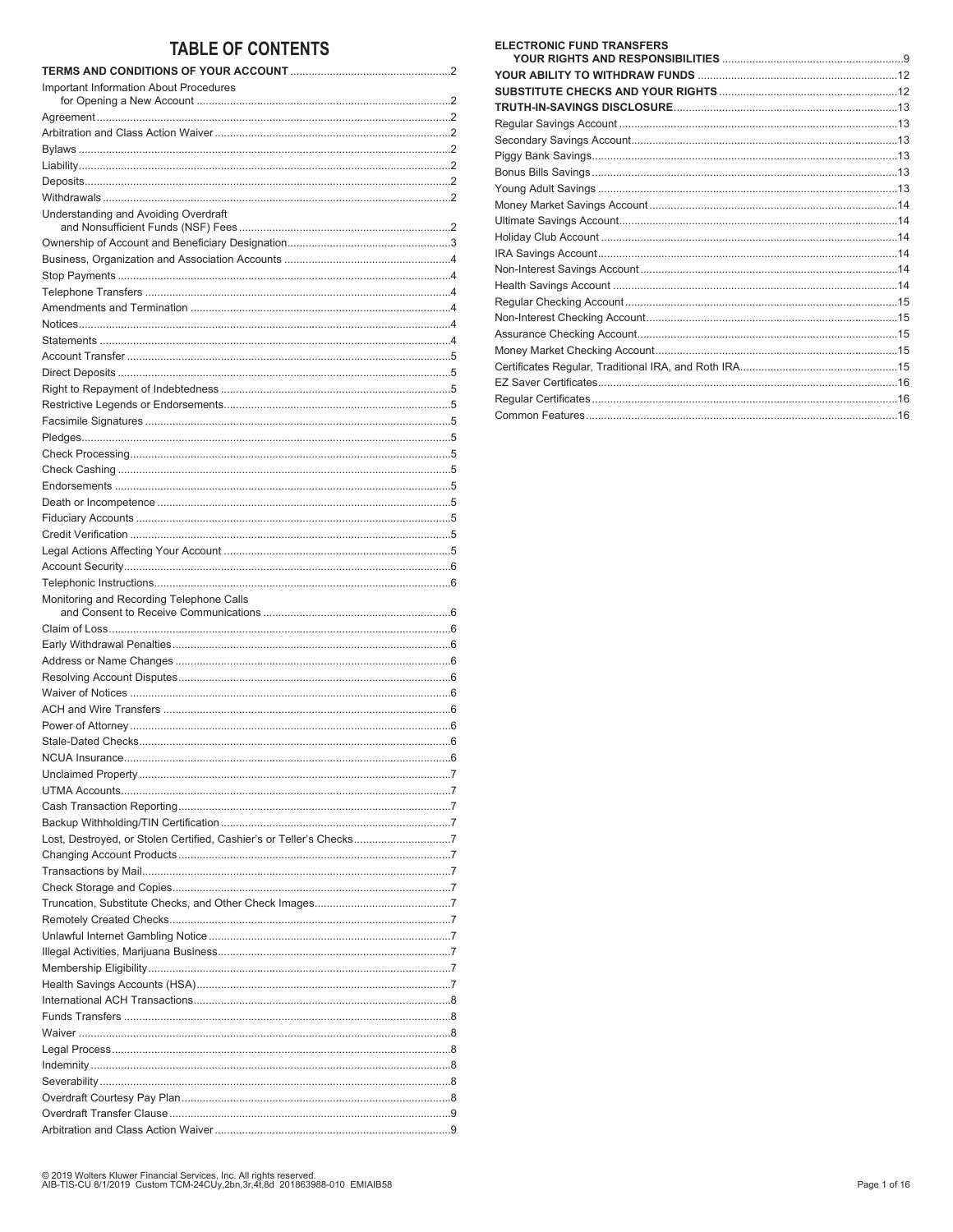# **TERMS AND CONDITIONS OF YOUR ACCOUNT**

**IMPORTANT INFORMATION ABOUT PROCEDURES FOR OPENING A NEW ACCOUNT -** To help the government fight the funding of terrorism and money laundering activities, federal law requires all financial institutions to obtain, verify, and record information that identifies each person who opens an account.

What this means for you: When you open an account, we will ask for your name, address, date of birth, and other information that will allow us to identify you. We may also ask to see your driver's license or other identifying documents. In some instances we may use outside sources to confirm the information.

**AGREEMENT -** This document, along with any other documents we give you pertaining to your account(s), is a contract that establishes rules which control your account(s) with us. Please read this carefully and retain it for future reference. If you sign the signature card or open or continue to use the account, you agree to these rules. You will receive a separate schedule of rates, qualifying balances, and fees if they are not included in this document. If you have any questions, please call us.

This agreement is subject to applicable federal laws, the laws of the state of Michigan and other applicable rules such as the operating letters of the Federal Reserve Banks and payment processing system rules (except to the extent that this agreement can and does vary such rules or laws). The body of state and federal law that governs our relationship with you, however, is too large and complex to be reproduced here. The purpose of this document is to:

- (1) summarize some laws that apply to common transactions;
- (2) establish rules to cover transactions or events which the law does not regulate;
- (3) establish rules for certain transactions or events which the law regulates but permits variation by agreement; and
- (4) give you disclosures of some of our policies to which you may be entitled or in which you may be interested.

Except as provided in the Class Action Waiver, if any provision of this document is found to be unenforceable according to its terms, all remaining provisions will continue in full force and effect. We may permit some variations from our standard agreement, but we must agree to any variation in writing either on the signature card for your account or in some other document. Nothing in this document is intended to vary our duty to act in good faith and with ordinary care when required by law.

As used in this document the words "we," "our," and "us" mean the Credit Union and the words "you" and "your" mean the account holder(s) and anyone else with the authority to deposit, withdraw, or exercise control over the funds in the account. However, this agreement does not intend, and the terms "you" and "your" should not be interpreted, to expand an individual's responsibility for an organization's liability. If this account is owned by a corporation, partnership or other organization, individual liability is determined by the laws generally applicable to that type of organization. The headings in this document are for convenience or reference only and will not govern the interpretation of the provisions. Unless it would be inconsistent to do so, words and phrases used in this document should be construed so the singular includes the plural and the plural includes the singular.

**ARBITRATION AND CLASS ACTION WAIVER -** Please note that this Agreement contains a binding Arbitration and Class Action Waiver provision which affects your rights with respect to any claims or disputes by or against Advia Credit Union. Please closely review the Arbitration and Class Action Waiver section of this Agreement. You may opt out by following the specified process.

**BYLAWS -** Our bylaws, which we may amend from time to time, establish basic rules about our credit union policies and operations which affect your account and membership. You may obtain a copy of the bylaws by request. Unless we have agreed otherwise, you are not entitled to receive any original item after it is paid, although you may request that we send you an item(s) or a copy of an item(s).

**LIABILITY -** You agree, for yourself (and the person or entity you represent if you sign as a representative of another) to the terms of this account and the schedule of charges. You authorize us to deduct these charges, without notice to you, directly from the account balance as accrued. You will pay any additional reasonable charges for services you request which are not covered by this agreement.

Each of you also agrees to be jointly and severally (individually) liable for any account shortage resulting from charges or overdrafts, whether caused by you or another with access to this account. This liability is due immediately, and we can deduct any amounts deposited into the account and apply those amounts to the shortage. You have no right to defer payment of this liability, and you are liable regardless of whether you signed the item or benefited from the charge or overdraft.

You will be liable for our costs as well as for our reasonable attorneys' fees, to the extent permitted by law, whether incurred as a result of collection or in any other dispute involving your account. This includes, but is not limited to, disputes between you and another joint owner; you and an authorized signer or similar party; or a third party claiming an interest in your account. This also includes any action that you or a third party takes regarding the account that causes us, in good faith, to seek the advice of an attorney, whether or not we become involved in the dispute. All costs and attorneys' fees can be deducted from your account when they are incurred, without notice to you. You agree that at our option we may suspend your membership rights if you violate the terms of this agreement.

**DEPOSITS -** We will give only provisional credit until collection is final for any items, other than cash, we accept for deposit (including items drawn "on us"). Before settlement of any item becomes final, we act only as your agent, regardless of the form of endorsement or lack of endorsement on the item and even though we provide you provisional credit for the item. We may reverse any provisional credit for items that are lost, stolen, or returned. Unless prohibited by law, we also reserve the right to charge back to your account the amount of any item deposited to your account or cashed for you which was initially paid by the payor bank and which is later returned to us due to an allegedly forged, unauthorized or missing endorsement, claim of alteration, encoding error, counterfeit cashier's check or other problem which in our judgment justifies reversal of credit. You authorize us to attempt to collect previously returned items without giving you notice, and in attempting to collect we may permit the payor bank to hold an item beyond the midnight deadline. Actual credit for deposits of, or payable in, foreign currency will be at the exchange rate in effect on final collection in U.S. dollars. Advia only accepts Canadian currency for deposit in our East Michigan region branch locations. Aside from this exception, we do not accept currency other than U.S. dollars for deposit. Advia will accept checks made payable in foreign currency. We are not responsible for transactions by mail or outside depository until we actually record them. We will treat and record all transactions received after close of business on a business day we are open, or received on a day we are not open for business, as if initiated on the next business day that we are open. At our option, we may take an item for collection rather than for deposit. If we accept a thirdparty check or draft for deposit, we may require any third-party endorsers to verify or guarantee their endorsements, or endorse in our presence.

If this account earns dividends, we are prohibited by law from guaranteeing the payment of dividends or that dividends we do pay will be at the contracted rate. We must base our dividend payments to you upon the money we actually earn and that is available for distribution at the end of a dividend period.

### **WITHDRAWALS -**

**Generally -** Unless clearly indicated otherwise on the account records, any of you, acting alone, who signs to open the account or has authority to make withdrawals may withdraw or transfer all or any part of the account balance at any time. Each of you (until we receive written notice to the contrary) authorizes each other person who signs or has authority to make withdrawals to endorse any item payable to you or your order for deposit to this account or any other transaction with us. The fact that we may honor withdrawal requests which overdraw the finally collected account balance does not obligate us to do so, unless required by law. Withdrawals from a term share account prior to maturity or prior to the expiration of any notice period may be restricted and may be subject to penalty. The credit union reserves the right to establish cash back withdrawal limits at any time.

**Postdated checks -** A postdated check is one which bears a date later than the date on which the check is written. We may properly pay and charge your account for a postdated check. Because we process checks electronically, we do not prohibit postdated checks from clearing through our automated process.

**Checks and withdrawal rules -** If you do not purchase your check blanks from us, you must be certain that the MICR information on the check blanks you purchase is correct. You may want to give us an opportunity to review the check blanks you purchase for accuracy. We may refuse any withdrawal or transfer request which you attempt on forms not approved by us or by any method we do not specifically permit. We may refuse any withdrawal or transfer request which is greater in number than the frequency permitted by our policy, or which is for an amount greater or less than any withdrawal limitations. We will use the date the transaction is completed by us (as opposed to the date you initiate it) to apply any frequency limitations. In addition, we may place limitations on the account until your identity is verified.

Even if we honor a nonconforming request, we are not required to do so later. If you violate the stated transaction limitations (if any), in our discretion we may close your account or reclassify your account as another type of account. If we reclassify your account, your account will be subject to the fees and earnings rules of the new account classification.

If we are presented with an item drawn against your account that would be a "substitute check," as defined by law, but for an error or defect in the item introduced in the substitute check creation process, you agree that we may pay such item.

**Cash withdrawals -** We recommend you take care when making large cash withdrawals because carrying large amounts of cash may pose a danger to your personal safety. As an alternative to making a large cash withdrawal, you may want to consider a cashier's check or similar instrument. You assume full responsibility of any loss in the event the cash you withdraw is lost, stolen, or destroyed. You agree to hold us harmless from any loss you incur as a result of your decision to withdraw funds in the form of cash.

**Multiple signatures, electronic check conversion, and similar transactions -** An electronic check conversion transaction is a transaction where a check or similar item is converted into an electronic fund transfer as defined in the Electronic Funds Transfer regulation. In these types of transactions the check or similar item is either removed from circulation (truncated) or given back to you. As a result, we have no opportunity to review the signatures or otherwise examine the original check or item. You agree that, as to these or any items as to which we have no opportunity to examine the signatures, you waive any requirement of multiple signatures.

# **UNDERSTANDING AND AVOIDING OVERDRAFT AND NONSUFFICIENT FUNDS (NSF) FEES -**

**Generally -** Your account has two kinds of balances: the actual balance and the available balance. We use the available balance to determine whether a transaction will overdraw your account, be returned, or declined and for determining when an overdraft (Courtesy Pay) or NSF (Returned Item) fee will be imposed. Your actual balance reflects transactions that have posted to your account but not transactions that have been authorized and are pending. The information in this section is being provided to help you understand what happens if your account is overdrawn.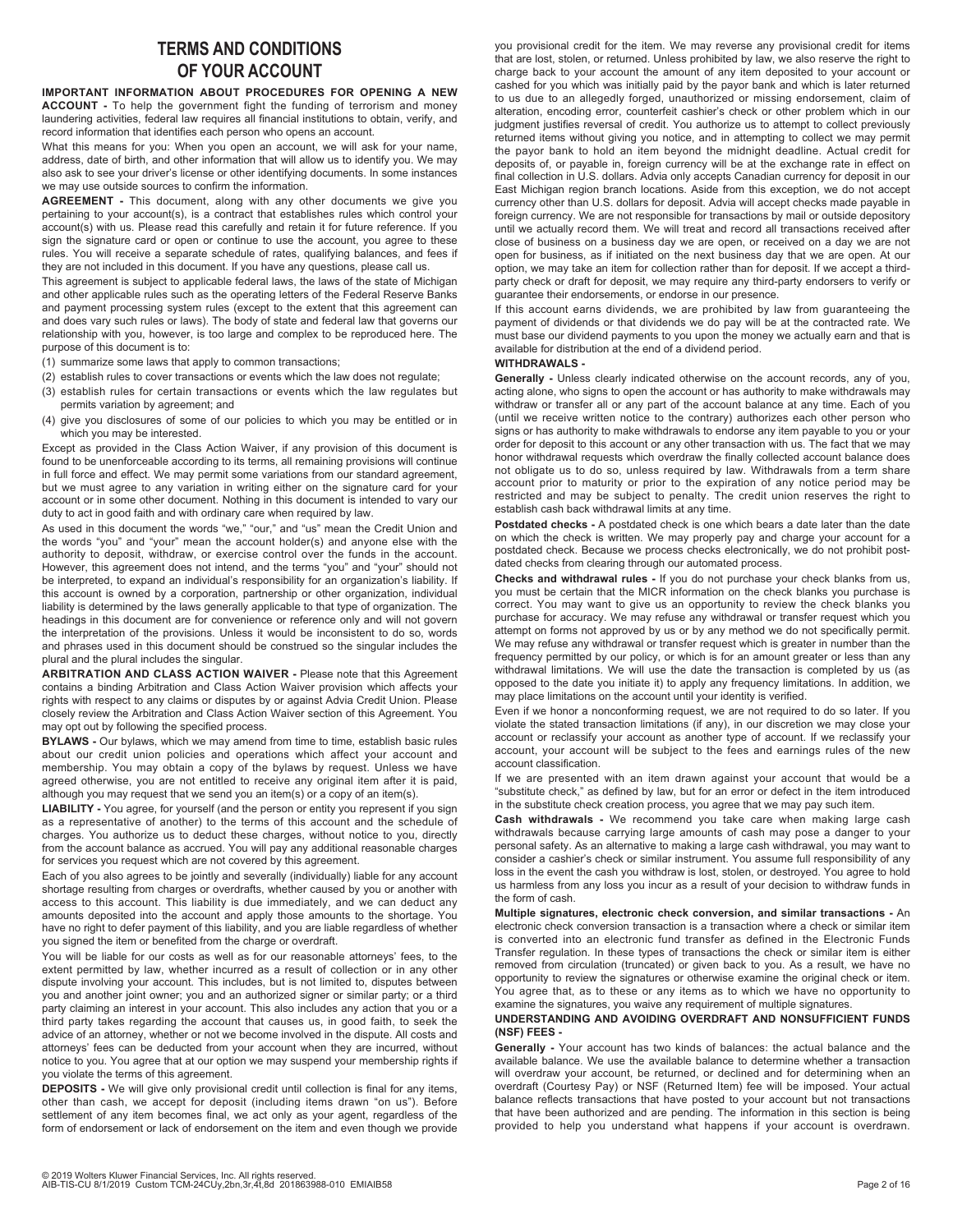Understanding the concepts of overdrafts and nonsufficient funds (NSF) is important and can help you avoid being assessed fees or charges. This section also provides contractual terms relating to overdrafts and NSF transactions.

An overdrawn account will typically result in you being charged an overdraft fee or an NSF fee. Generally, an overdraft occurs when there is not enough money in your account to pay for a transaction, but we pay (or cover) the transaction anyway. An NSF transaction is slightly different. In an NSF transaction, we do not cover the transaction. Instead, the transaction is rejected and the item or requested payment is returned. In either situation, we can charge you a fee.

**Determining your available balance -** We use the available balance method to determine whether your account is overdrawn, that is, whether there is enough money in your account to pay for a transaction. Importantly, your available balance may not be the same as your account's actual balance. This means an overdraft or an NSF transaction could occur regardless of your account's actual balance.

Your account's actual balance only includes transactions that have settled up to that point in time, that is, transactions (deposits and payments) that have posted to your account. The actual balance does not include outstanding transactions (such as checks that have not yet cleared and electronic transactions that have been authorized but which are still pending). The balance on your periodic statement is the ledger balance for your account as of the statement date.

As the name implies, your available balance is calculated based on the money "available" in your account to make payments. In other words, the available balance takes transactions that have been authorized, but not yet settled, and subtracts them from the actual balance. In addition, when calculating your available balance, any "holds" placed on deposits that have not yet cleared are also subtracted from the actual balance. For more information on how holds placed on funds in your account can impact your available balance, read the subsection titled "A temporary debit authorization hold affects your account balance."

**Overdrafts -** You understand that we may, at our discretion, honor withdrawal requests that overdraw your account. However, the fact that we may honor withdrawal requests that overdraw the available account balance does not obligate us to do so later. You can NOT rely on us to pay overdrafts on your account regardless of how frequently or under what circumstances we have paid overdrafts on your account in the past. We can change our practice of paying, or not paying, discretionary overdrafts on your account without notice to you. You can ask us if we have other account services that might be available to you where we commit to paying overdrafts under certain circumstances, such as an overdraft protection line-of-credit or a plan to sweep funds from another account you have with us. You agree that we may charge fees for overdrafts. For consumer accounts, we will not charge fees for overdrafts caused by ATM withdrawals or one-time debit card transactions if you have not optedin to that service. We may use subsequent deposits, including direct deposits of social security or other government benefits, to cover such overdrafts and overdraft fees.

**Nonsufficient funds (NSF) fees -** If an item drafted by you (such as a check) or a transaction you set up (such as a preauthorized transfer) is presented for payment in an amount that exceeds the available balance in your account, and we decide not to pay the item or transaction, you agree that we can charge you an NSF fee for returning the payment. Be aware that such an item or payment may be presented multiple times and that we do not monitor or control the number of times a transaction is presented for payment. You agree that we may charge you an NSF fee each time a payment is presented if the available balance in your account is not sufficient to cover the payment, regardless of the number of times the payment is presented. For example, if you wrote a check to a merchant (or other individual or entity) who submitted the payment to us and we returned the item (resulting in a Returned Item fee), the merchant may re-present the check for payment again. If the second and any subsequent presentments are returned unpaid, we may charge a Returned Item fee for each time we return the item. You understand this means you could be charged multiple Returned Item fees for one check that you wrote as that check could be presented and returned more than once. Similarly, if you authorize a merchant (or other individual or entity) to electronically debit your account, such as an ACH debit, you understand there could be multiple submissions of the electronic request which could result in multiple Returned Item fees. You agree that we do not determine whether and when an item will be presented for payment. Rather, we determine whether or not the available balance is sufficient to pay a presented item.

**Payment types -** Some, but not necessarily all, of the ways you can access the funds in your account include debit card transactions, automated clearing house (ACH) transactions, and check transactions. A debit card transaction might be authorized by use of a PIN, a signature, or a chip. An example of an ACH transaction is a preauthorized payment you have set up on a recurring basis. All these payment types can use different processing systems and some may take more or less time to post. This information is important for a number of reasons. For example, keeping track of the checks you write and the timing of the preauthorized payments you set up will help you to know what other transactions might still post against your account. For information about how and when we process these different payment types, see the "Payment order of items" subsection below.

**Balance information -** Keeping track of your balance is important. You can review your actual and available balances when you review your account online, at an ATM, by telephone, by mobile application, or at a branch.

**Funds availability -** Knowing when funds you deposit will be made available for withdrawal is another important concept that can help you avoid being assessed fees or charges. Please see our Funds Availability Disclosure for information on when different types of deposits will be made available for withdrawal. For those accounts to which our funds availability policy disclosure does not apply, you can ask us when you make a deposit when those funds will be available for withdrawal. An item may be

returned after the funds from the deposit of that item are made available for withdrawal. In that case, we will reverse the credit of the item. We may determine the amount of available funds in your account for the purpose of deciding whether to return an item that exceeds the available balance at any time between the times we receive the item and when we return the item or send a notice in lieu of return. We need only make one determination, but if we choose to make a subsequent determination, the account balance at the subsequent time will determine whether there are insufficient available funds.

**A temporary debit authorization hold affects your account balance -** Your available balance represents your actual balance minus any holds on your account, such as debit card transactions that have been authorized but are pending final settlement or holds for checks you have deposited. We may determine the available balance in your account for the purpose of deciding whether to return an item for insufficient funds or pay an overdraft at any time between the times we receive the item and when we return or pay the item. We need only make one determination, but if we choose to make a subsequent determination, the available balance at the subsequent time will determine whether there are sufficient available funds. This is important as certain transactions, including debit card transactions, may be authorized for payment (via an authorization hold); however, those transactions may still result in an overdraft if the transaction exceeds the account's available balance when the transaction posts to the account. The fact that an authorization hold was placed on your available balance does not mean the funds are set aside and made available to pay the specific transaction authorized. Rather, the hold is simply a reduction in your available balance based on the fact that we have authorized a transaction and, thus, are obligated to pay the transaction when posted. You are responsible for ensuring your available balance is sufficient to cover all of your transactions. For additional information on your available balance, please review the Courtesy Pay Overdraft Protection and Your Account program description and contact us if you have any questions. On debit card purchases, merchants may request a temporary hold on your account for a specified sum of money when the merchant does not know the exact amount of the purchase at the time the card is authorized. The amount of the temporary hold may be more than the actual amount of your purchase. Some common transactions where this occurs involve purchases of gasoline, hotel rooms, or meals at restaurants. When this happens, our processing system cannot determine that the amount of the hold exceeds the actual amount of your purchase. This temporary hold, and the amount charged to your account, will eventually be adjusted to the actual amount of your purchase, but it could be three calendar days, or even longer in some cases, before the adjustment is made. Until the adjustment is made, the amount of funds in your account available for other transactions will be reduced by the amount of the temporary hold. If another transaction is presented for payment in an amount greater than the funds left after the deduction of the temporary hold amount, you may be charged an NSF or overdraft fee according to our NSF or overdraft fee policy. You will be charged the fee even if you would have had sufficient funds in your account if the amount of the hold had been equal to the amount of your purchase.

**Payment order of items -** The order in which items are paid is important if the **available balance in the account is insufficient** to pay all of the items that are presented. The payment order can affect the number of items overdrawn or returned unpaid (NSF) and the amount of the fees you may have to pay. To assist you in managing your account, we are providing you with the following information regarding how we process those items.

Our policy is to process transactions in the order in which they are received. Automatic Clearing House (ACH) transactions are posted by settlement date in accordance with NACHA rules. In cases where ACH transaction data is received prior to the transaction's settlement date, it is held and posted on the transaction's settlement date. Transactions received on a previous day to be posted on the settlement date are posted to a member's account with ACH deposits posting before ACH withdrawals. Same-day ACH transactions are received and posted for the same day they are received, as dictated by the transaction's settlement date. In the case of same-day ACH entries, ACH deposits are posted before ACH withdrawals. When multiple ACH withdrawals are received to be posted to an account at the same time, they are posted from lowest to highest amount. We process share drafts that are presented "on-us" in the order they are received. Share drafts are posted to accounts when they are received by dollar amount - smallest to largest. We process incoming wire credits to accounts in the order they are received. We process debit card transactions in the order they are received on the day they are processed. We process ATM transactions in the order they are received on the day they are processed.

If a check, item or transaction is presented without sufficient available funds in your account to pay it, we may, at our discretion, pay the item (creating an overdraft) or return the item (NSF). You agree we may charge a Returned Item fee each time an item is presented for payment even if the same item is presented for payment multiple times. We will not charge you a fee for paying an overdraft of an ATM or one-time debit card transaction if this is a consumer account and you have not opted-in to that service. The amounts of the overdraft and NSF fees are disclosed elsewhere, as are your rights to opt in to overdraft services for ATM and one-time debit card transactions, if applicable. We encourage you to make careful records and practice good account management. This will help you to avoid creating items without sufficient funds and potentially incurring the resulting fees.

**OWNERSHIP OF ACCOUNT AND BENEFICIARY DESIGNATION -** These rules apply to this account depending on the form of ownership and beneficiary designation, if any, specified on the account records. We reserve the right to refuse some forms of ownership on any or all of our accounts. We make no representations as to the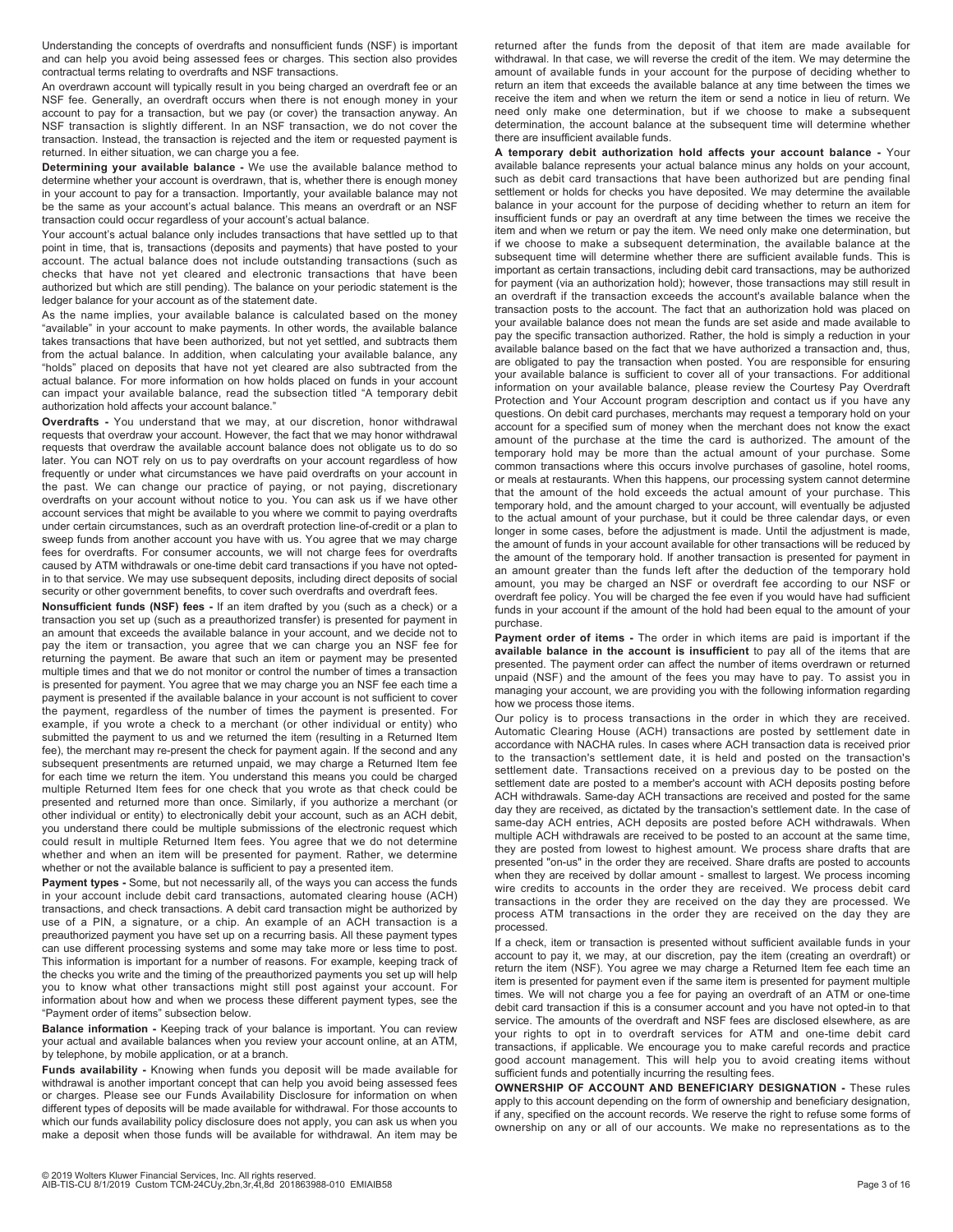appropriateness or effect of the ownership and beneficiary designations, except as they determine to whom we pay the account funds.

**Individual Account -** is an account in the name of one person.

**Joint Account - With Survivorship (And Not As Tenants In Common) -** is an account in the name of two or more persons. Each of you intend that when you die the balance in the account (subject to any previous pledge to which we have agreed) will belong to the survivor(s). If two or more of you survive, you will own the balance in the account as joint tenants with survivorship and not as tenants in common. Each of you intends that upon your death the balance in the account will belong to the survivor(s), subject to any lien we have on the account if any of you dies while indebted to us.

**Beneficiaries -** If beneficiaries are named, those beneficiaries acquire the right to withdraw only if: (1) all persons creating the account die, and (2) the beneficiary is then living, and (3) any and all debts to us are satisfied. If two or more beneficiaries are named and survive, upon the death of all persons creating the account, such beneficiaries will own this account in equal shares, without right of survivorship.

**BUSINESS, ORGANIZATION AND ASSOCIATION ACCOUNTS -** Earnings in the form of interest, dividends, or credits will be paid only on collected funds, unless otherwise provided by law or our policy. You represent that you have the authority to open and conduct business on this account on behalf of the entity. We may require the governing body of the entity opening the account to give us a separate authorization telling us who is authorized to act on its behalf. We will honor the authorization until we actually receive written notice of a change from the governing body of the entity.

**STOP PAYMENTS -** The rules in this section cover stopping payment of items such as checks and drafts. Rules for stopping payment of other types of transfers of funds, such as consumer electronic fund transfers, may be established by law or our policy. If we have not disclosed these rules to you elsewhere, you may ask us about those rules. We may accept an order to stop payment on any item from any one of you. You must make any stop-payment order in the manner required by law and we must receive it in time to give us a reasonable opportunity to act on it before our stop-payment cutoff time. Because stop-payment orders are handled by computers, to be effective, your stop-payment order must precisely identify the number, date, and amount of the item, and the payee. You may stop payment on any item drawn on your account whether you sign the item or not. Your stop-payment order is effective for six months if it is given to us in writing or by another type of record (Generally, a "record" is information that is stored in such a way that it can be retrieved and can be heard or read and understood – you can ask us what type of stop-payment records you can give us). Your order will lapse after that time if you do not renew the order in writing before the end of the six-month period. If the original stop-payment order was oral your stoppayment order will lapse after 14 calendar days if it is not confirmed in writing or by another type of record within that time period. We are not obligated to notify you when a stop-payment order expires. ACH stop payment requests do not have an expiration date. Please contact us if you would like to request to expire your ACH stop payment request.

If you stop payment on an item and we incur any damages or expenses because of the stop payment, you agree to indemnify us for those damages or expenses, including attorneys' fees. You assign to us all rights against the payee or any other holder of the item. You agree to cooperate with us in any legal actions that we may take against such persons. You should be aware that anyone holding the item may be entitled to enforce payment against you despite the stop-payment order.

**TELEPHONE TRANSFERS -** A telephone transfer of funds from this account to another account with us, if otherwise arranged for or permitted, may be made by the same persons and under the same conditions generally applicable to withdrawals made in writing. A fee may apply for completing telephone transfers. Please refer to our current Service Charges for details.

**AMENDMENTS AND TERMINATION -** We may change our bylaws and any term of this agreement without prior notice to you if the change is favorable to you. We may make changes that are adverse to you only if we provide you with any notice required by law or required in this Agreement, if any. Rules governing changes in rates are provided separately in the Truth-in-Savings disclosure or in another document. For other changes we will give you reasonable notice in writing or by any other method permitted by law. You agree that we may provide notice of amendments electronically if you have agreed to receive other communications and information from us electronically. We may close this account if your membership in the credit union terminates, or by giving reasonable notice to you and tender of the account balance personally or by mail. Items presented for payment after the account is closed may be dishonored. When you close your account, you are responsible for leaving enough money in the account to cover any outstanding items and charges to be paid from the account. There may be a fee for termination of account, processing an account number change, or replacing lost or stolen cards. Refer to our current Service Charges. We reserve the right to require the consent of all owners to terminate a multiple party account. We are not responsible for payment of any check withdrawal, or other item after your account is terminated, however, if we pay an item after termination, you agree to reimburse us. Only a joint owner that is a member can close an account. Reasonable notice depends on the circumstances, and in some cases such as when we cannot verify your identity or we suspect fraud, it might be reasonable for us to give you notice after the change or account closure becomes effective. For instance, if we suspect fraudulent activity with respect to your account, we might immediately freeze or close your account and then give you notice. At our option, we may suspend your rights to member services if you violate the terms of this agreement. If your Regular Share Account balance drops below the \$5.00 minimum membership deposit requirement and is not replenished within forty-five (45) calendar days, as provided in the Credit Union's Bylaws, your account will be closed and your

membership will be terminated. If we have notified you of a change in any term of your account and you do not agree with the changes, you may close your account. If you continue to have your account after the effective date of the change, you have agreed to the new term(s).

**NOTICES -** Notices to us should be sent to: Advia Credit Union, 6400 West Main St., Kalamazoo, MI 49009. You are responsible for notifying us of any address, e-mail address or name change. Any written notice you give us is effective when we actually receive it, and it must be given to us according to the specific delivery instructions provided elsewhere, if any. We must receive it in time to have a reasonable opportunity to act on it. If the notice is regarding a check or other item, you must give us sufficient information to be able to identify the check or item, including the precise check or item number, amount, date and payee. Documentation will be required to process a name change identifying the new legal name. Other documents including Secretary of State filings may not suffice to demonstrate an individual person's name change. All notices regarding the account will be posted in our office lobbies, sent to you at the address shown on your statement, or delivered on or with your statement or appended to your electronic statement (e-statement) if that service is available and you have chosen to receive e-statements. In the event of joint ownership, notice by or to any one joint owner shall be deemed notice by or to all. Written notice we give you is effective when it is deposited in the United States Mail with proper postage and addressed to your mailing address we have on file. If written notice is provided electronically, such notice is effective at the time an electronic message is sent informing you that the information is available.

**STATEMENTS -** Statements are a valuable tool to help prevent fraudulent or mistaken transfers. Your statement will show the transactions that occurred in connection with your account during the statement period.

**Your duty to report unauthorized signatures, alterations and forgeries -** Your statement will provide sufficient information for you to reasonably identify the items paid (item number, amount, and date of payment). You should keep a record of each transaction as it is made so that when we give you the information in the statement, you will have a complete understanding of each transaction listed.

You have responsibilities in connection with your statement. You must examine your statement with "reasonable promptness." Also, if you discover (or reasonably should have discovered) any unauthorized signatures or alterations, you must promptly notify us of the relevant facts. As between you and us, if you fail to do either of these duties, you must bear the loss entirely yourself or share the loss with us (we may have to share some of the loss if we failed to use ordinary care or if we substantially contributed to the loss). The loss you might bear, in whole or part, could be not only with respect to items listed on the statement, but also other items with unauthorized signatures or alterations by the same wrongdoer. Of course, an attempt can be made to recover the loss from the thief, but this is often unsuccessful.

You agree that the time you have to examine your statement and report to us will depend on the circumstances, but you will not, in any circumstance, have a total of more than 30 days from when we first send or make the statement available to you.

You further agree that if you fail to report any unauthorized signatures, alterations or forgeries in your account within 60 days of when we first send or make the statement available, you cannot assert a claim against us on any items in that statement, and as between you and us the loss will be entirely yours. This 60-day limitation is without regard to whether we exercised ordinary care. The limitation in this paragraph is in addition to those contained in the second paragraph of this section.

Contact us if you do not receive your regular statement. If this is a business account, you agree that you will have at least two people review your statements, notices, and returned checks, or in the alternative, the person who reviews these will be someone who does not have authority to transact business on the account.

**Your duty to report other errors or problems -** In addition to the Commercial Code and other state law, you agree there is a common law duty to promptly review your statement for errors in addition to unauthorized signatures, alterations or forgeries. Promptly reviewing your statement is valuable to both you and us because it can help identify, correct and prevent future mistakes.

In addition to your duty to review your statements for unauthorized signatures, alterations and forgeries, you agree to examine your statement with reasonable promptness for any other error or problem - such as an encoding error or an unexpected deposit amount. Also, if you receive or we make available either your items or images of your items, you must examine them for any unauthorized or missing endorsements or any other problems. You agree that the time you have to examine your statement and items and report to us will depend on the circumstances. However, this time period shall not exceed 60 days. Failure to examine your statement and items and report any errors to us within 60 days of when we first send or make the statement available precludes you from asserting a claim against us for any errors on items identified in that statement and as between you and us the loss will be entirely yours. If a good reason (such as a long trip or a hospital stay) kept you from telling us, we will extend the 60 day time period to report other errors.

**Errors relating to electronic fund transfers or substitute checks -** For information on errors relating to electronic fund transfers (e.g., online, mobile, debit card or ATM transactions) refer to your Electronic Fund Transfers disclosure and the sections on consumer liability and error resolution. For information on errors relating to a substitute check you received, refer to your disclosure entitled Substitute Checks and Your Rights.

**Duty to notify if statement not received -** You agree to immediately notify us if you do not receive your statement by the date you normally expect to receive it. Not receiving your statement in a timely manner is a sign that there may be an issue with your account, such as possible fraud or identity theft.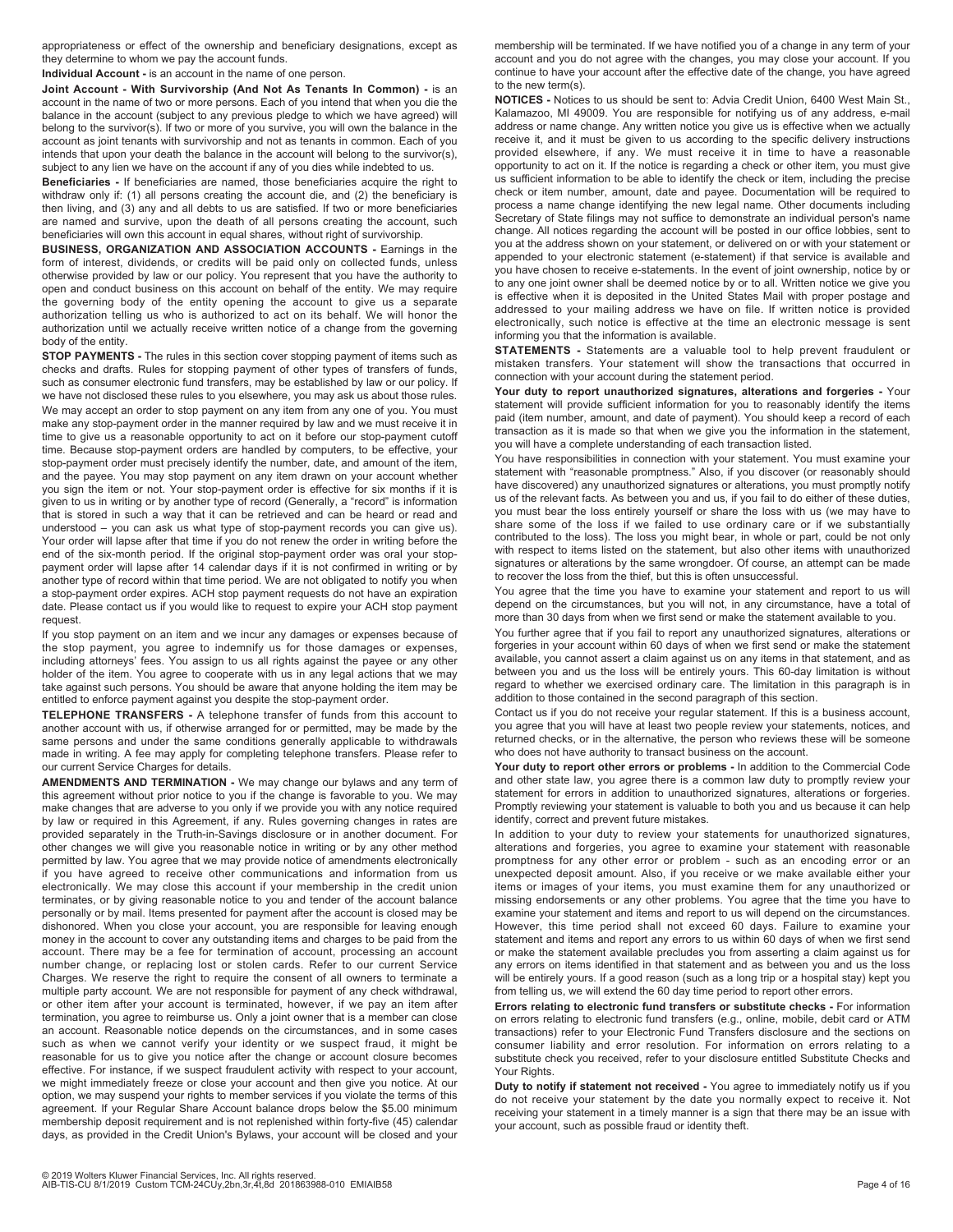**ACCOUNT TRANSFER -** This account may not be transferred or assigned without our prior written consent.

**DIRECT DEPOSITS -** If we are required for any reason to reimburse the federal government for all or any portion of a benefit payment that was directly deposited into your account, you authorize us to deduct the amount of our liability to the federal government from the account or from any other account you have with us, without prior notice and at any time, except as prohibited by law. We may also use any other legal remedy to recover the amount of our liability.

**RIGHT TO REPAYMENT OF INDEBTEDNESS -** You each agree that we may (without prior notice and when permitted by law) charge against and deduct from this account any due and payable debt any of you owe us now or in the future even after your death, unless prohibited by law. Our right to impress and enforce a lien survives your death and is superior to the interest of survivors in joint accounts. We may apply these funds in any order to pay off your indebtedness. By not enforcing a lien, we do not waive our right to enforce it later. If this account is owned by one or more of you as individuals, we may set off any funds in the account against a due and payable debt a partnership owes us now or in the future, to the extent of your liability as a partner for the partnership debt. If your debt arises from a promissory note, then the amount of the due and payable debt will be the full amount we have demanded, as entitled under the terms of the note, and this amount may include any portion of the balance for which we have properly accelerated the due date.

In addition to these contract rights, we may also have rights under a "statutory lien." A "lien" on property is a creditor's right to obtain ownership of the property in the event a debtor defaults on a debt. A "statutory lien" is one created by federal or state statute. If federal or state law provides us with a statutory lien, then we are authorized to apply, without prior notice, your shares and dividends to any debt you owe us, in accord with the statutory lien.

Neither our contract rights nor rights under a statutory lien apply to this account if prohibited by law. For example, neither our contract rights nor rights under a statutory lien apply to this account if: (a) it is an Individual Retirement Account or similar taxdeferred account, or (b) the debt is created by a consumer credit transaction under a credit card plan (but this does not affect our rights under any consensual security interest), or (c) the debtor's right of withdrawal arises only in a representative capacity. We will not be liable for the dishonor of any check or draft when the dishonor occurs because we charge and deduct an amount you owe us from your account. You agree to hold us harmless from any claim arising as a result of our exercise of our right to repayment.

**RESTRICTIVE LEGENDS OR ENDORSEMENTS -** The automated processing of the large volume of checks we receive prevents us from inspecting or looking for restrictive legends, restrictive endorsements or other special instructions on every check. For this reason, we are not required to honor any restrictive legend or endorsement or other special instruction placed on checks you write unless we have agreed in writing to the restriction or instruction. Unless we have agreed in writing, we are not responsible for any losses, claims, damages, or expenses that result from your placement of these restrictions or instructions on your checks. Examples of restrictive legends placed on checks are "must be presented within 90 days" or "not valid for more than \$1,000.00." The payee's signature accompanied by the words "for deposit only" is an example of a restrictive endorsement.

**FACSIMILE SIGNATURES -** You authorize us, at any time, to charge you for all checks, drafts, or other orders, for the payment of money, that are drawn on us regardless of by whom or by what means the facsimile signature(s) may have been affixed so long as they resemble the facsimile signature specimen filed with us, and contain the required number of signatures for this purpose.

**PLEDGES -** Each owner of this account may pledge all or any part of the funds in it for any purpose to which we agree. Any pledge of this account must first be satisfied before the rights of any surviving account owner or account beneficiary become effective. For example, if an account has two owners and one of the owners pledges the account (i.e., uses it to secure a debt) and then dies, (1) the surviving owner's rights in this account do not take effect until the debt has been satisfied, and (2) the debt may be satisfied with the funds in this account.

**CHECK PROCESSING -** We process items electronically by relying solely on the information encoded in magnetic ink along the bottom of the items. This means that we do not individually examine all of your items to determine if the item is properly completed, signed and endorsed or to determine if it contains any information other than what is encoded in magnetic ink. You agree that we have exercised ordinary care if our automated processing is consistent with general banking practice, even though we do not inspect each item. Because we do not inspect each item, if you write a check to multiple payees, we can properly pay the check regardless of the number of endorsements unless you notify us in writing that the check requires multiple endorsements. We must receive the notice in time for us to have a reasonable opportunity to act on it, and you must tell us the precise date of the check, amount, check number and payee. We are not responsible for any unauthorized signature or alteration that would not be identified by a reasonable inspection of the item. Using an automated process helps us keep costs down for you and all account holders.

**CHECK CASHING -** We may charge a fee for anyone that does not have an account with us who is cashing a check, draft or other instrument written on your account. This fee, which is reflected in our current Service Charges, helps us cover the additional costs and risks involved in cashing a check for a non-member. You understand and agree that a non-member seeking to cash a check drawn on your account retains the ability to deposit the check with their own financial institution which would result in your check being presented to us through normal check processing channels. We may also require reasonable identification to cash such a check, draft or other

provided, and such refusal shall not constitute wrongful dishonor of your check. **ENDORSEMENTS -** We may accept for deposit any item payable to you or your order, even if they are not endorsed by you. We may give cash back to any one of you. We may supply any missing endorsement(s) for any item we accept for deposit or collection, and you warrant that all endorsements are genuine. To ensure that your check or share draft is processed without delay, you must

endorse it (sign it on the back) in a specific area. Your entire endorsement (whether a signature or a stamp) along with any other endorsement information (e.g. additional endorsements, ID information, driver's license number, etc.) must fall within 1<sup>1</sup>/<sub>2</sub>" of the "trailing edge" of a check. Endorsements must be made in blue or black ink, so that they are readable by automated check processing equipment.

instrument. We can decide what identification is reasonable under the circumstances and such identification may be documentary or physical. You also agree that we may refuse to cash a check, even if it is properly payable and proper identification is

As you look at the front of a check, the "trailing edge" is the left edge. When you flip the check over, be sure to keep all endorsement information within  $1\frac{1}{2}$ " of that edge.



BACK OF CHECK

It is important that you confine the endorsement information to this area since the remaining blank space will be used by others in the processing of the check to place additional needed endorsements and information. You agree that you will indemnify, defend, and hold us harmless for any loss, liability, damage or expense that occurs because your endorsement, another endorsement or information you have printed on the back of the check obscures our endorsement.

These endorsement guidelines apply to both personal and business checks.

**DEATH OR INCOMPETENCE -** You agree to notify us promptly if any person with a right to withdraw funds from your account(s) dies or is adjudicated (determined by the appropriate official) incompetent. We may continue to honor your checks, items, and instructions until: (a) we know of your death or adjudication of incompetence, and (b) we have had a reasonable opportunity to act on that knowledge. You agree that we may pay or certify checks drawn on or before the date of death or adjudication of incompetence for up to ten (10) days after your death or adjudication of incompetence unless ordered to stop payment by someone claiming an interest in the account.

**FIDUCIARY ACCOUNTS -** Accounts may be opened by a person acting in a fiduciary capacity. A fiduciary is someone who is appointed to act on behalf of and for the benefit of another. We are not responsible for the actions of a fiduciary, including the misuse of funds. This account may be opened and maintained by a person or persons named as a trustee under a written trust agreement, or as executors, administrators, or conservators under court orders. You understand that by merely opening such an account, we are not acting in the capacity of a trustee in connection with the trust nor do we undertake any obligation to monitor or enforce the terms of the trust or letters.

**CREDIT VERIFICATION -** You agree that we may verify credit and employment history by any necessary means, including preparation of a credit report by a credit reporting agency.

You agree that we will pull a credit report to open an account or if you request a loan or loan increase. You understand and agree we have the ability at any time to check your credit report, to verify your employment, and/or use any public records available to us in relation to any update, increase, decrease, renewal, extension, or collection on your account(s) or loan(s). You authorize us to use any credit reports obtained to market or offer additional products and services to you and you specifically intend for your authorization to apply to current and future credit inquiries. You understand and agree that your authorization will remain in effect until you provide written notice of your revocation to us. We may report information about your accounts and loans to credit bureaus. Late payments, missed payments, or other defaults on your accounts and loans may be reflected in your credit report. If you believe that information we may report or have reported to a credit bureau is inaccurate or incomplete, please notify us in writing at: Advia Credit Union, ATTN: Member Services, 6400 West Main St., Kalamazoo, MI 49009. Include your name, address, contact telephone number and account number and identify the information you believe is incorrect.

**LEGAL ACTIONS AFFECTING YOUR ACCOUNT -** If we are served with a subpoena, restraining order, writ of attachment or execution, levy, garnishment, search warrant, or similar order relating to your account (termed "legal action" in this section), we will comply with that legal action. Or, in our discretion, we may freeze the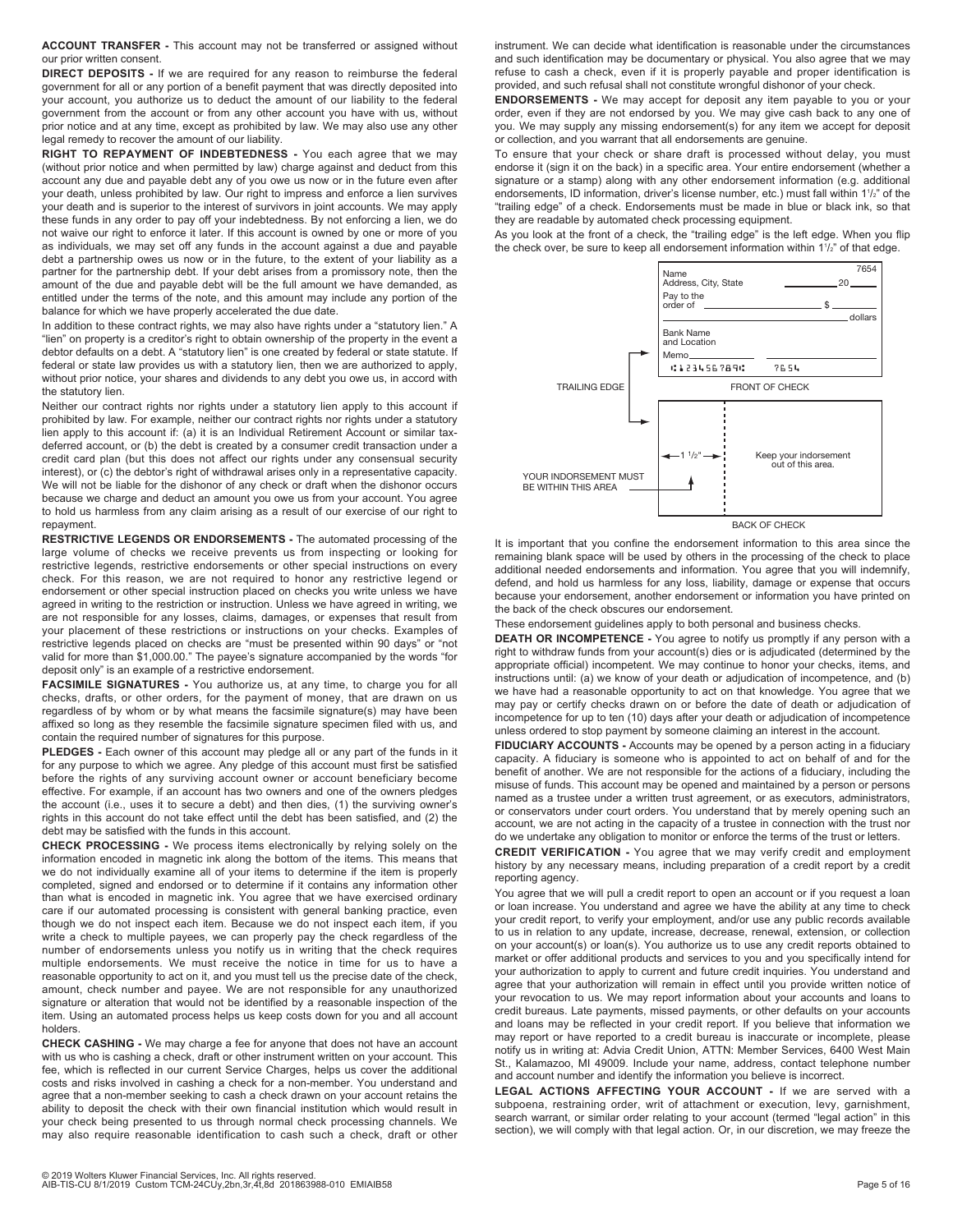assets in the account and not allow any payments out of the account until a final court determination regarding the legal action. We may do these things even if the legal action involves less than all of you. In these cases, we will not have any liability to you if there are insufficient funds to pay your items because we have withdrawn funds from your account or in any way restricted access to your funds in accordance with the legal action. Any fees or expenses we incur in responding to any legal action (including, without limitation, attorneys' fees and our internal expenses) may be charged against your account. The list of fees applicable to your account(s) provided elsewhere may specify additional fees that we may charge for certain legal actions.

#### **ACCOUNT SECURITY -**

**Duty to protect account information and methods of access -** It is your responsibility to protect the account numbers and electronic access devices (e.g., an ATM card) we provide you for your account(s). Do not discuss, compare, or share information about your account number(s) with anyone unless you are willing to give them full use of your money. An account number can be used by thieves to issue an electronic debit or to encode your number on a false demand draft which looks like and functions like an authorized check. If you furnish your access device and grant actual authority to make transfers to another person (a family member or coworker, for example) who then exceeds that authority, you are liable for the transfers unless we have been notified that transfers by that person are no longer authorized.

Your account number can also be used to electronically remove money from your account, and payment can be made from your account even though you did not contact us directly and order the payment.

You must also take precaution in safeguarding your blank checks. Notify us at once if you believe your checks have been lost or stolen. As between you and us, if you are negligent in safeguarding your checks, you must bear the loss entirely yourself or share the loss with us (we may have to share some of the loss if we failed to use ordinary care and if we substantially contributed to the loss).

**TELEPHONIC INSTRUCTIONS -** Unless required by law or we have agreed otherwise in writing, we are not required to act upon instructions you give us via facsimile transmission or leave by voice mail or on a telephone answering machine.

**MONITORING AND RECORDING TELEPHONE CALLS AND CONSENT TO RECEIVE COMMUNICATIONS -** Subject to federal and state law, we may monitor or record phone calls for security reasons, to maintain a record and to ensure that you receive courteous and efficient service. You consent in advance to any such recording.

To provide you with the best possible service in our ongoing business relationship for your account we may need to contact you about your account from time to time by telephone, text messaging or email. However, we first obtain your consent to contact you about your account in compliance with applicable consumer protection provisions in the federal Telephone Consumer Protection Act of 1991 (TCPA), CAN-SPAM Act and their related federal regulations and orders issued by the Federal Communications Commission (FCC).

- Your consent is limited to your account, and as authorized by applicable law and regulations.
- Your consent is voluntary and not conditioned on the purchase of any product or service from us.

With the above understandings, you authorize us to contact you regarding your account throughout its existence using any telephone numbers or email addresses that you have previously provided to us by virtue of an existing business relationship or that you may subsequently provide to us. Specifically, you consent to receive calls or text messages: (i) to notify you in regards to any of your accounts; (ii) to provide you with credit or debit card transaction alerts; (iii) to collect a debt or other obligation; or (iv) as otherwise necessary to service your account, loans, or products.

This consent is regardless of whether the number we use to contact you is assigned to a landline, a paging service, a cellular wireless service, a specialized mobile radio service, other radio common carrier service or any other service for which you may be charged for the call. You further authorize us to contact you through the use of voice, voice mail and text messaging, including the use of pre-recorded or artificial voice messages and an automated dialing device.

If necessary, you may change or remove any of the telephone numbers or email addresses at any time using any reasonable means to notify us.

**CLAIM OF LOSS -** The following rules do not apply to a transaction or claim related to a consumer electronic fund transfer governed by Regulation E (e.g., an everyday consumer debit card or ATM transaction). The error resolution procedures for consumer electronic fund transfers can be found in our initial Regulation E disclosure titled, "Electronic Fund Transfers." For other transactions or claims, if you claim a credit or refund because of a forgery, alteration, or any other unauthorized withdrawal, you agree to cooperate with us in the investigation of the loss, including giving us an affidavit containing whatever reasonable information we require concerning your account, the transaction, and the circumstances surrounding the loss. Except for unauthorized electronic fund transfers, you will notify law enforcement authorities of any criminal act related to the claim of lost, missing, or stolen checks or unauthorized withdrawals. We will have a reasonable period of time to investigate the facts and circumstances surrounding any claim of loss. Unless we have acted in bad faith, we will not be liable for special or consequential damages, including loss of profits or opportunity, or for attorneys' fees incurred by you.

You agree that you will not waive any rights you have to recover your loss against anyone who is obligated to repay, insure, or otherwise reimburse you for your loss. You will pursue your rights or, at our option, assign them to us so that we may pursue them. Our liability will be reduced by the amount you recover or are entitled to recover from these other sources.

**EARLY WITHDRAWAL PENALTIES (and involuntary withdrawals) -** We may impose early withdrawal penalties on a withdrawal from a term share account even if you don't initiate the withdrawal. For instance, the early withdrawal penalty may be imposed if the withdrawal is caused by the enforcement of our right to repayment of indebtedness against funds in the account or as a result of an attachment or other legal process. We may close your account and impose the early withdrawal penalty on the entire account balance in the event of a partial early withdrawal. See your notice of penalty for early withdrawals for additional information.

**ADDRESS OR NAME CHANGES -** You are responsible for notifying us of any change in your address or your name. Unless we agree otherwise, change of address or name must be made in writing by at least one of the account holders. Informing us of your address or name change on a check reorder form is not sufficient. We will attempt to communicate with you only by use of the most recent address you have provided to us. If provided elsewhere, we may impose a service fee if we attempt to locate you.

**RESOLVING ACCOUNT DISPUTES -** We may place an administrative hold on the funds in your account (refuse payment or withdrawal of the funds) if it becomes subject to a claim adverse to (1) your own interest; (2) others claiming an interest as survivors or beneficiaries of your account; or (3) a claim arising by operation of law. The hold may be placed for such period of time as we believe reasonably necessary to allow a legal proceeding to determine the merits of the claim or until we receive evidence satisfactory to us that the dispute has been resolved. We will not be liable for any items that are dishonored as a consequence of placing a hold on funds in your account for these reasons. We may terminate your account at any time or we may require you to close your account and apply for a new account if: (a) there is a change in owners or authorized signers; (b) there has been a forgery or fraud reported or committed involving your account; (c) there is a dispute as to the ownership of the account or the funds in the account; (d) any checks, or cards are lost, stolen, or the account number has been compromised; (e) there are excessive returned unpaid items not covered by an overdraft protection plan; (f) there has been any misrepresentation or any other abuse of any kind on your accounts; or (g) we reasonably deem it necessary to prevent a loss to us.

**WAIVER OF NOTICES -** To the extent permitted by law, you waive any notice of nonpayment, dishonor or protest regarding any items credited to or charged against your account. For example, if you deposit an item and it is returned unpaid or we receive a notice of non-payment, we do not have to notify you unless required by federal Regulation CC or other law.

**ACH AND WIRE TRANSFERS -** This agreement is subject to Article 4A of the Uniform Commercial Code - Fund Transfers as adopted in the state in which you have your account with us. If you originate a fund transfer and you identify by name and number a beneficiary financial institution, an intermediary financial institution or a beneficiary, we and every receiving or beneficiary financial institution may rely on the identifying number to make payment. We may rely on the number even if it identifies a financial institution, person or account other than the one named. You agree to be bound by automated clearing house association rules. These rules provide, among other things, that payments made to you, or originated by you, are provisional until final settlement is made through a Federal Reserve Bank or payment is otherwise made as provided in Article 4A-403(a) of the Uniform Commercial Code. If we do not receive such payment, we are entitled to a refund from you in the amount credited to your account and the party originating such payment will not be considered to have paid the amount so credited. Credit entries may be made by ACH. If we receive a payment order to credit an account you have with us by wire or ACH, we are not required to give you any notice of the payment order or credit.

**POWER OF ATTORNEY -** You may wish to appoint an agent to conduct transactions on your behalf. (We, however, have no duty or agreement whatsoever to monitor or insure that the acts of the agent are for your benefit.) This may be done by allowing your agent to sign in that capacity on the signature card or by separate form, such as a power of attorney. A power of attorney continues until your death or the death of the person given the power. If the power of attorney is not "durable," it is revoked when you become incompetent. We may continue to honor the transactions of the agent until: (a) we have received written notice or have actual knowledge of the termination of the authority or the death of an owner, and (b) we have had a reasonable opportunity to act on that notice or knowledge. You agree not to hold us responsible for any loss or damage you may incur as a result of our following instructions given by an agent acting under a valid power of attorney.

**STALE-DATED CHECKS -** We are not obligated to, but may at our option, pay a check, other than a certified check, presented for payment more than six months after its date. If you do not want us to pay a stale-dated check, you must place a stoppayment order on the check in the manner we have described elsewhere.

**NCUA INSURANCE -** Funds in your account(s) with us are insured by the National Credit Union Administration (NCUA) and backed by the full faith and credit of the United States. The amount of insurance coverage you have depends on the number of accounts you have with us that are of different "ownership." An individual account is one unique form of "ownership"; a joint account, a pay-on-death account, and a self directed qualified retirement account (e.g., an IRA) are examples of some of the others. Share insurance for a person's self directed qualified retirement account is up to \$250,000. (An IRA is a self directed qualified retirement account as is any account where the owner decides where and how to invest the balance.) Funds are insured to \$250,000 per depositor for the total of funds combined in all of your other insured accounts with us. If you want a more detailed explanation or additional information, you may ask us or contact the NCUA. You can also visit the NCUA website at www.ncua.gov and click on the Share Insurance link. The link includes detailed contact information as well as a share insurance estimator.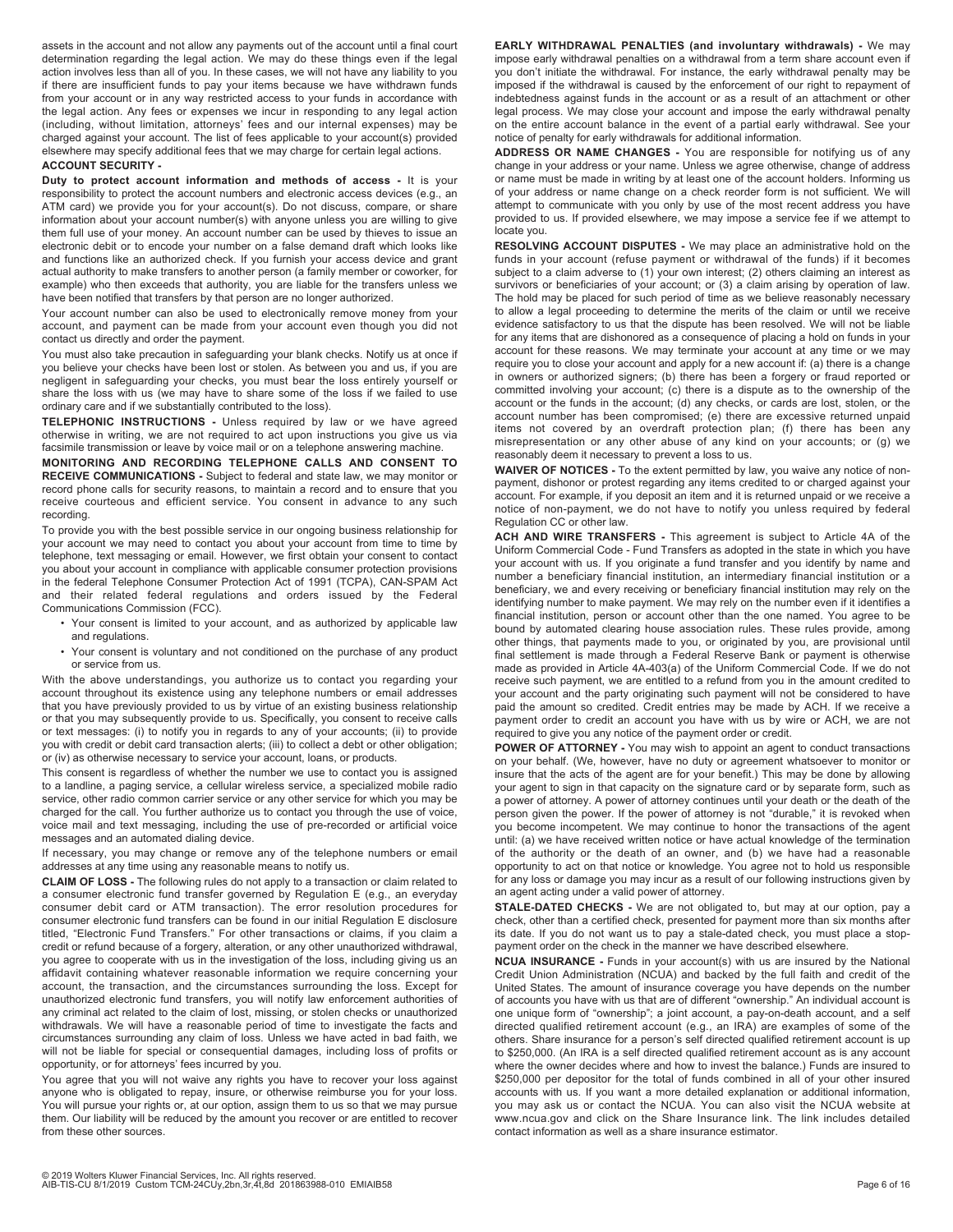**UNCLAIMED PROPERTY -** The law establishes procedures under which unclaimed property must be surrendered to the state. (We may have our own rules regarding dormant accounts, and if we charge a fee for dormant accounts it will be disclosed to you elsewhere.) Generally, the funds in your account are considered unclaimed if you have not had any activity or communication with us regarding your account over a period of years. Ask us if you want further information about the period of time or type of activity that will prevent your account from being unclaimed. If your funds are surrendered to the state, you may be able to reclaim them, but your claim must be presented to the state. Once your funds are surrendered, we no longer have any liability or responsibility with respect to the funds.

**UTMA ACCOUNTS -** Under the Uniform Transfers to Minors Act, the funds in the account are owned by the child who has unconditional use of the account when he or she reaches majority age, which varies by state, unless otherwise agreed. Before that time, the account may be accessed only by the custodian (or successor custodian), and the funds must be used for the benefit of the child. We, however, have no duty or agreement whatsoever to monitor or insure that the acts of the custodian (or successor custodian) are for the child's benefit. We are not responsible to monitor age or eligibility for an UTMA account, even though our records may include the minor's date of birth. It is the custodian's responsibility to properly distribute the funds in the account upon the minor's death or attainment of the age of majority. For this type of account, the child's SSN/TIN is used for the Backup Withholding Certification.

**CASH TRANSACTION REPORTING -** To help law enforcement agencies detect illegal activities, the law requires all financial institutions to gather and report information on some types of cash transactions. If the information we need to complete the report is not provided, we are required to refuse to handle the transaction. If you have any questions regarding these rules, the U.S. Treasury Financial Crimes Enforcement Network (FinCEN) maintains a frequently asked questions (FAQ) document online. The FAQ also includes additional information for contacting FinCEN.

**BACKUP WITHHOLDING/TIN CERTIFICATION-** Federal tax law requires us to report interest payments we make to you of \$10.00 or more in a year, and to include your taxpayer identification number (TIN) on the report. Interest includes dividends, interest and bonus payments for purposes of this rule. Therefore, we require you to provide us with your TIN and to certify that it is correct. The TIN is either a social security number (SSN) or an employer identification number (EIN). For most organization or business accounts other than sole proprietorships, the appropriate TIN is the EIN of the organization or business entity. For sole proprietorships, either the SSN or the EIN is appropriate. However, we must supply the IRS with both the individual owner's name and the business name of the sole proprietorship. The appropriate TINs for various other types of accounts are:

Account type - TIN

Individual - SSN of the individual.

Joint Account - SSN of the owner named first on the account.

Uniform Gift/Transfer to Minor - SSN of the minor.

Informal (Revocable) Trust - SSN of the owner.

In some circumstances, federal law requires us to withhold and pay to the IRS a percentage of the interest that is earned on funds in your accounts. This is known as backup withholding. We will not have to withhold interest payments when you open your account if you certify your TIN and certify that you are not subject to backup withholding due to underreporting of interest. We may subsequently be required to begin backup withholding if the IRS informs us that you supplied an incorrect TIN or that you underreported your interest income. If you do not have a TIN, we may defer backup withholding if you certify that you do not have a TIN but have applied for one. However, we must begin backup withholding if you do not supply us with a certified TIN within 60 days. If you do not have a TIN because you are a foreign person (either an individual who is a nonresident alien or a foreign organization) you must certify your foreign status. If you are an exempt payee (receiver of interest payments), you do not need to certify your TIN, but you will have to certify your exempt status and supply us with your TIN. The most common exempt payees are corporations, organizations exempt from tax under Section 501(a), and an individual retirement plan or a custodial account under Section 403(b)(7). If you do not supply us with the appropriate TIN, we may refuse to open your account.

**LOST, DESTROYED, OR STOLEN CERTIFIED, CASHIER'S OR TELLER'S CHECKS -** Under some circumstances you may be able to assert a claim for the amount of a lost, destroyed, or stolen certified, cashier's or teller's check. To assert the claim: (a) you must be the remitter (or drawer of a certified check) or payee of the check, (b) we must receive notice from you describing the check with reasonable certainty and asking for payment of the amount of the check, (c) we must receive the notice in time for us to have a reasonable opportunity to act on it, and (d) you must give us a declaration (in a form we require) of your loss with respect to the check. You can ask us for a declaration form. Even if all of these conditions are met, your claim may not be immediately enforceable. We may pay the check until the ninetieth day after the date of the check (or date of acceptance of a certified check). Therefore, your claim is not enforceable until the ninetieth day after the date of the check or date of acceptance, and the conditions listed above have been met. If we have not already paid the check, on the day your claim is enforceable we become obligated to pay you the amount of the check. We will pay you in cash or issue another certified check.

At our option, we may pay you the amount of the check before your claim becomes enforceable. However, we will require you to agree to indemnify us for any losses we might suffer. This means that if the check is presented after we pay your claim, and we pay the check, you are responsible to cover our losses. We may require you to provide a surety bond to assure that you can pay us if we suffer a loss.

**CHANGING ACCOUNT PRODUCTS -** We may change your account to another product offered by us at any time by giving you notice that your account will be changed to another product on a specified date. If your account is a term share account, the change will not occur before the next maturity date of your account. If you do not close your account before the date specified in the notice, we may change your account to that other product on the date specified in the notice.

**TRANSACTIONS BY MAIL -** You may deposit checks or drafts by mail. You should endorse the item being sent through the mail with the words "For Deposit Only" and should include your correct account number underneath to ensure the item is credited to the correct account. You should use the pre-encoded deposit slips found in your checkbook. If you do not use your deposit slip or provide us with instructions indicating how or where the item should be credited, we may apply it to any account or any loan balance you have with us or we may return the item to you. Receipts for such transactions will be mailed to you only if a self-addressed stamped envelope is provided. Following your deposit, examine your statement carefully or call us to ensure that we received the item. Do not send cash through the mail for deposit.

**CHECK STORAGE AND COPIES -** You agree that you will not receive your canceled checks. We will store your canceled checks or copies of them for a reasonable retention period. You may request copies from us in the manner we require.

**TRUNCATION, SUBSTITUTE CHECKS, AND OTHER CHECK IMAGES -** If you truncate an original check and create a substitute check, or other paper or electronic image of the original check, you warrant that no one will be asked to make payment on the original check, a substitute check or any other electronic or paper image, if the payment obligation relating to the original check has already been paid. You also warrant that any substitute check you create conforms to the legal requirements and generally accepted specifications for substitute checks. You agree to retain the original check in conformance with our internal policy for retaining original checks. You agree to indemnify us for any loss we may incur as a result of any truncated check transaction you initiate. We can refuse to accept substitute checks that have not previously been warranted by a bank or other financial institution in conformance with the Check 21 Act. Unless specifically stated in a separate agreement between you and us, we do not have to accept any other electronic or paper image of an original check.

**REMOTELY CREATED CHECKS -** Like any standard check or draft, a remotely created check (sometimes called a telecheck, preauthorized draft or demand draft) is a check or draft that can be used to withdraw money from an account. Unlike a typical check or draft, however, a remotely created check is not issued by the paying bank and does not contain the signature of the account owner (or a signature purported to be the signature of the account owner). In place of a signature, the check usually has a statement that the owner authorized the check or has the owner's name typed or printed on the signature line.

You warrant and agree to the following for every remotely created check we receive from you for deposit or collection:  $(1)$  you have received express and verifiable authorization to create the check in the amount and to the payee that appears on the check; (2) you will maintain proof of the authorization for at least 2 years from the date of the authorization, and supply us the proof if we ask; and (3) if a check is returned you owe us the amount of the check, regardless of when the check is returned. We may take funds from your account to pay the amount you owe us, and if there are insufficient funds in your account, you still owe us the remaining balance.

**UNLAWFUL INTERNET GAMBLING NOTICE -** Restricted transactions as defined in Federal Reserve Regulation GG are prohibited from being processed through this account or relationship. Restricted transactions generally include, but are not limited to, those in which credit, electronic fund transfers, checks, or drafts are knowingly accepted by gambling businesses in connection with the participation by others in unlawful Internet gambling.

**ILLEGAL ACTIVITIES, MARIJUANA BUSINESS -** You agree that you will not use any of your accounts, access devices, or services for illegal activities. You represent that you are not engaged in a marijuana business. You agree that you will not use any of your accounts, access devices, or services for a marijuana business. We may decline to accept, process, or pay any transaction that we believe to be illegal or unenforceable (regarding your obligation to pay us or otherwise) under applicable law, or which is otherwise limited or prohibited. We may terminate your account relationship if you engage in any illegal activities or marijuana business. You further agree to indemnify and hold us harmless from any suits, liability, damages, or adverse action of any kind that results directly or indirectly from your illegal use of your account, access devices, or services.

**MEMBERSHIP ELIGIBILITY -** You may be eligible to join this Credit Union if you are a family member of a current member, or you live, work, attend school, or worship in any of the following geographic areas: Any county in the Lower Peninsula of the State of Michigan; Winnebago, McHenry, DuPage, Kane, Lake or Boone Counties or the portion of Cook County north of Irving Park Road in Illinois; Dane, Green, Jefferson, Kenosha, Milwaukee, Racine, Rock, Walworth, or Waukesha Counties in Wisconsin. Our field of membership may change in the future; however, such change will not impact your existing membership. To obtain our current field of membership, please contact us.

**HEALTH SAVINGS ACCOUNTS (HSA) -** For your convenience, we permit you to take distributions from your HSA by check, debit card and digital banking withdrawal. This feature can raise a variety of tax concerns – for example getting additional cash back on an HSA checking transaction. As a result, if you have more than one account with us, it is a good practice to make sure you are using the appropriate checkbook for the transaction. Also, it is your responsibility to ensure your distributions and other actions related to the HSA comply with the law, including federal tax law. As always, we recommend consulting a legal or tax professional if you have any questions about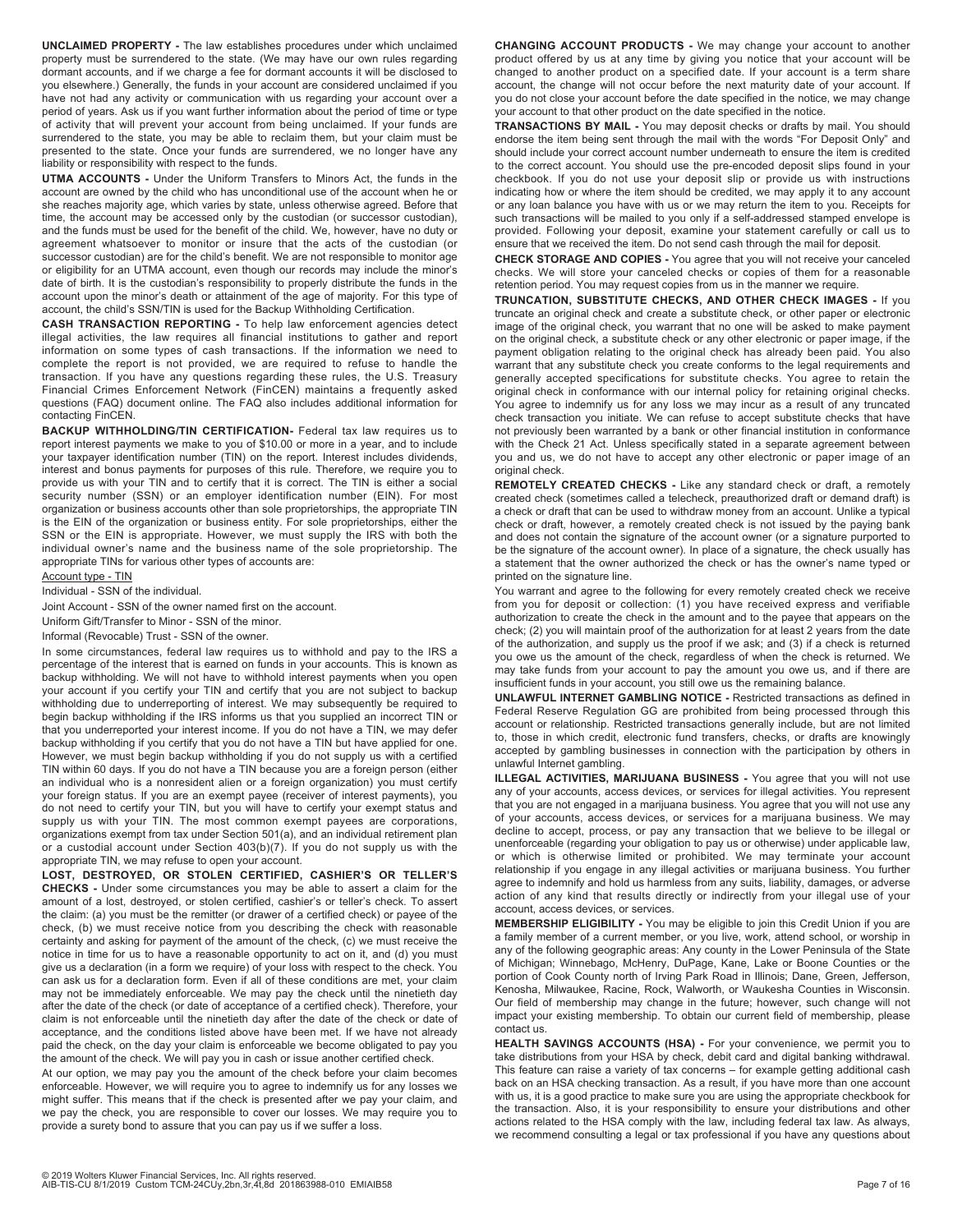managing your HSA. The terms of this agreement are intended to work in conjunction with the HSA Agreement provided to you earlier. In the event of a conflict, the terms of the HSA Agreement control. You understand that your HSA is intended to be used for payment of qualified medical expenses. It is your responsibility to satisfy any tax liability resulting from use of your HSA for any purpose other than payment or reimbursement of qualified medical expenses. We do not monitor the purpose of any transaction to or from your HSA. Nor are we responsible for ensuring your eligibility for making contributions or ensuring withdrawals are used for payment or reimbursement of qualified medical expenses. Refer to your HSA Agreement for more information relating to the use of your HSA.

**INTERNATIONAL ACH TRANSACTIONS -** Financial institutions are required by law to scrutinize or verify any international ACH transaction (IAT) that they receive against the Specially Designated Nationals (SDN) list of the Office of Foreign Assets Control (OFAC). This action may, from time to time, cause us to temporarily suspend processing of an IAT and potentially affect the settlement and/or availability of such payments.

**FUNDS TRANSFERS -** The terms used in this section have the meaning given to them in Article 4A of the Uniform Commercial Code - Funds Transfers (UCC 4A). This section will generally not apply to you if you are a consumer. However, even if you are a consumer, this section will apply to that part of any funds transfer that is conducted by Fedwire. This section is subject to UCC 4A as adopted in the state in which you have your deposit with us. This agreement is also subject to all clearing house association rules, rules of the Board of Governors of the Federal Reserve System and their operating circulars. If any part of this agreement is determined to be unenforceable, the rest of the agreement remains effective. This agreement controls funds transfers unless supplemented or amended in a separate written agreement signed by us. This agreement does not apply to a funds transfer if any part of the transfer is governed by the Electronic Fund Transfer Act of 1978 (EFTA), except this agreement does apply to a funds transfer that is a remittance transfer as defined in EFTA unless the remittance transfer is an electronic fund transfer as defined in EFTA.

**Funds transfer -** A funds transfer is the transaction or series of transactions that begin with the originator's payment order, made for the purpose of making payment to the beneficiary of the order. A funds transfer is completed by the acceptance by the beneficiary's bank of a payment order for the benefit of the beneficiary of the originator's order. You may give us a payment order orally, electronically, or in writing, but your order cannot state any condition to payment to the beneficiary other than the time of payment. Credit entries may be made by ACH.

**Authorized account -** An authorized account is a deposit or share account you have with us that you have designated as a source of payment of payment orders you issue to us. If you have not designated an authorized account, any account you have with us is an authorized account to the extent that payment of the payment order is not inconsistent with the use of the account.

**Acceptance of your payment order -** We are not obligated to accept any payment order that you give us, although we normally will accept your payment order if you have a withdrawable credit in an authorized account sufficient to cover the order. If we do not execute your payment order, but give you notice of our rejection of your payment order after the execution date or give you no notice, we are not liable to pay you as restitution any interest on a withdrawable credit in a non-dividend-bearing account.

**Cutoff time -** If we do not receive your payment order or communication canceling or amending a payment order before our cutoff time on a funds transfer day for that type of order or communication, the order or communication will be deemed to be received at the opening of our next funds transfer business day.

**Payment of your order -** If we accept a payment order you give us, we may receive payment by automatically deducting from any authorized account the amount of the payment order plus the amount of any expenses and charges for our services in execution of your payment order. We are entitled to payment on the payment or execution date. Unless your payment order specifies otherwise, the payment or execution date is the funds transfer date we receive the payment order. The funds transfer is completed upon acceptance by the beneficiary's bank. Your obligation to pay your payment order is excused if the funds transfer is not completed, but you are still responsible to pay us any expenses and charges for our services. However, if you told us to route the funds transfer through an intermediate bank, and we are unable to obtain a refund because the intermediate bank that you designated has suspended payments, then you are still obligated to pay us for the payment order. You will not be entitled to dividends on any refund you receive because the beneficiary's bank does not accept the payment order.

**Security procedure -** As described more fully in a separate writing, the authenticity of a payment order or communication canceling or amending a payment order issued in your name as sender may be verified by a security procedure. You affirm that you have no circumstances which are relevant to the determination of a commercially reasonable security procedure unless those circumstances are expressly contained in a separate writing signed by us. You may choose from one or more security procedures that we have developed, or you may develop your own security procedure if it is acceptable to us. If you refuse a commercially reasonable security procedure that we have offered you, you agree that you will be bound by any payment order issued in your name, whether or not authorized, that we accept in good faith and in compliance with the security procedure you have chosen.

**Duty to report unauthorized or erroneous payment -** You must exercise ordinary care to determine that all payment orders or amendments to payment orders that we accept that are issued in your name are authorized, enforceable, in the correct amount, to the correct beneficiary, and not otherwise erroneous. If you discover (or

with reasonable care should have discovered) an unauthorized, unenforceable, or erroneously executed payment order or amendment, you must exercise ordinary care to notify us of the relevant facts. The time you have to notify us will depend on the circumstances, but that time will not in any circumstance exceed 14 days from when you are notified of our acceptance or execution of the payment order or amendment or that your account was debited with respect to the order or amendment. If you do not provide us with timely notice you will not be entitled to dividends on any refundable amount. If we can prove that you failed to perform either of these duties with respect to an erroneous payment and that we incurred a loss as a result of the failure, you are liable to us for the amount of the loss not exceeding the amount of your order.

**Identifying number -** If your payment order identifies an intermediate bank, beneficiary bank, or beneficiary by name and number, we and every receiving or beneficiary bank may rely upon the identifying number rather than the name to make payment, even if the number identifies an intermediate bank or person different than the bank or beneficiary identified by name. Neither we nor any receiving or beneficiary bank have any responsibility to determine whether the name and identifying number refer to the same financial institution or person.

**Record of oral or telephone orders -** You agree that we may, if we choose, record any oral or telephone payment order or communication of amendment or cancelation.

**Notice of credit -** If we receive a payment order to credit an account you have with us, we are not required to provide you with any notice of the payment order or the credit.

**Provisional credit -** You agree to be bound by the automated clearing house association operating rules that provide that payments made to you or originated by you by funds transfer through the automated clearing house system are provisional until final settlement is made through a Federal Reserve Bank or otherwise payment is made as provided in Article 4A-403(a) of the Uniform Commercial Code.

**Refund of credit -** You agree that if we do not receive payment of an amount credited to your account, we are entitled to a refund from you in the amount credited and the party originating such payment will not be considered to have paid the amount so credited.

**Amendment of funds transfer agreement -** From time to time we may amend any term of this agreement by giving you reasonable notice in writing. We may give notice to anyone who is authorized to send payment orders to us in your name, or to anyone who is authorized to accept service.

**Cancelation or amendment of payment order -** You may cancel or amend a payment order you give us only if we receive the communication of cancelation or amendment before our cutoff time and in time to have a reasonable opportunity to act on it before we accept the payment order. The communication of cancelation or amendment must be presented in conformity with the same security procedure that has been agreed to for payment orders.

**Intermediaries -** We are not liable for the actions of any intermediary, regardless of whether or not we selected the intermediary. We are not responsible for acts of God, outside agencies, or nonsalaried agents.

**Limit on liability -** You waive any claim you may have against us for consequential or special damages, including loss of profit arising out of a payment order or funds transfer, unless this waiver is prohibited by law. We are not responsible for attorney fees you might incur due to erroneous execution of payment order.

**Erroneous execution -** If we receive an order to pay you, and we erroneously pay you more than the amount of the payment order, we are entitled to recover from you the amount in excess of the amount of the payment order, regardless of whether you may have some claim to the excess amount against the originator of the order.

**Objection to payment -** If we give you a notice that reasonably identifies a payment order issued in your name as sender that we have accepted and received payment for, you cannot claim that we are not entitled to retain the payment unless you notify us of your objection to the payment within one year of our notice to you.

**WAIVER -** We may waive any of these provisions at our sole discretion, but any such waiver will apply only on that occasion. If we chose to waive any provision, we will not be bound to waive the same provision or any other provision on another occasion.

**LEGAL PROCESS -** If any legal action or dispute is brought against or involving your account, we may pay out funds according to the terms of the action or refuse any pay out until the dispute is resolved. Any expenses or attorney fees we incur responding to legal process may be charged against your account without notice, unless prohibited by law. Any legal process against your account is subject to our statutory lien and security interest.

**INDEMNITY -** If by following your instructions we are exposed to a claim or suit by an adverse claimant, you shall hold us harmless and indemnify us from any such losses, expenses, liabilities or damages including actual attorney fees. If you ask us to follow instructions that we believe might expose us to claims, suits, losses, expenses, liabilities or damages, whether directly or indirectly, we may refuse to follow your instructions, or we may require a bond or other protections.

**SEVERABILITY -** Except as provided in the Class Action Waiver, if any of the Agreement is found by any other court or regulatory body of competent jurisdiction to be invalid or unenforceable in whole or in part for any reason whatsoever, the authority of the remaining provisions or portions hereof shall not be affected thereby.

**OVERDRAFT COURTESY PAY PLAN -** Courtesy Pay is a discretionary service that allows us to pay charges against our member's Checking Account even if it exceeds the available balance and causes the account to become overdrawn. Courtesy Pay may provide certain account holders in "good standing" with the ability to overdraw their personal Checking Account. We are not obligated to pay any item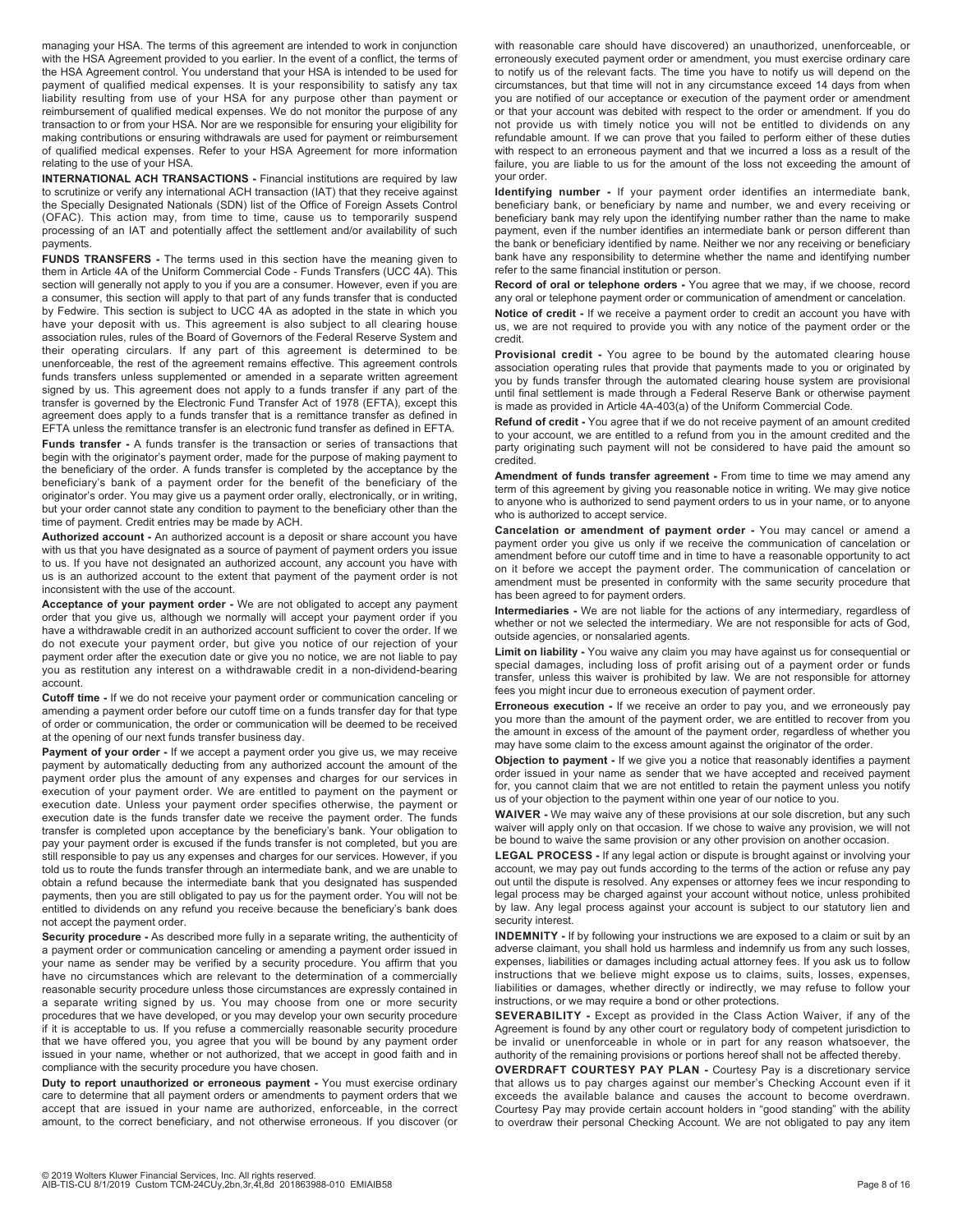presented for payment if the available balance in your account is insufficient to pay any item presented. If the account has been maintained in good standing, defined as: (a) making regular deposits sufficient to cover transactions; (b) bringing the account to a positive balance at least once every thirty days or less, and: (c) there are no legal orders outstanding on your account, we may, at our sole discretion, pay overdrafts, including our normal Courtesy Pay charge(s). Whether we pay or return an item, an item presented against an insufficient available balance in your account will be assessed a fee (a Courtesy Pay fee if paid or a Returned Item fee if returned). This non-contractual courtesy of paying overdrafts requires no account holder action. It is not a loan. No additional agreements need to be signed, and it costs nothing unless the privilege is used – by initiating checks, electronic fund transfers, or other payment or withdrawal requests that exceed the available balance in the account. Certain transactions including ATM and one-time debit require additional opt-in pursuant to Federal law. If you maintain the account in good standing and have need for this "courtesy", we may, at our sole discretion, pay the item(s) up to the authorized limit, and we will charge the account our normal Courtesy Pay fee for each item that overdraws the account. We will notify you each time an overdraft occurs. If you receive a direct deposit of your monthly Social Security payment into your Checking Account and do not want Courtesy Pay eligibility, you must advise us to stop us from paying your overdrafts with these funds. Courtesy Pay should not be viewed as an encouragement to overdraft your account. In the event you would like to have this privilege removed from your account, you can do so by calling Member Services at 844-238-4228.

**OVERDRAFT TRANSFER CLAUSE -** The Credit Union is under no obligation to pay a check that exceeds the fully paid and collected share balance in this account; the Credit Union may, however, pay such check and transfer shares to this account in the amount of the resulting overdraft, plus a transfer fee, from any other regular share account from which any of the undersigned is then eligible to withdraw shares. The Credit Union may also, at its option, overdraw this account to pay a check and charge a fee as disclosed in the Credit Union's Service Charges.

# **ARBITRATION AND CLASS ACTION WAIVER**

Please review this provision carefully: It affects your legal rights. Arbitration of a dispute will result in the loss of any right to participate in a class action lawsuit related to the claim arbitrated.

# **1. Arbitration Procedures.**

**A. Electing Arbitration.** Except if you opt out as provided below, you or we may elect to arbitrate any claim or dispute between you and us arising from or related in any way to this Agreement or any account, product, or service you have or have had with us. This arbitration provision applies regardless of whether the claim or dispute is based in contract, tort, or otherwise. If arbitration is elected, any claim or dispute will be resolved by individual (not class-wide) binding arbitration instead of a lawsuit or other resolution in court. This arbitration provision does not apply to any individual action brought in small claims court (or your state court equivalent). Any arbitration hearing will be within 50 miles of your residence at the time the arbitration is commenced, unless otherwise mutually agreed.

**B. Arbitration Costs.** We will reimburse the amount of filing, case management, administration, and arbitrator fees you are required to pay. Notwithstanding the foregoing, we will not reimburse you for any fees if the arbitrators determine that your claim or dispute was frivolous or baseless. Each party will be responsible for its own fees, including attorneys' fees in any arbitration, except that the arbitrator is permitted to award attorneys' fees to the prevailing party under applicable law or agreement.

**C. Arbitrators and Arbitration Rules.** The party electing arbitration must choose between one of two organizations: the American Arbitration Association ("AAA"); or Judicial Arbitration and Mediation Services ("JAMS"). The rules and codes of procedure of the chosen organization in effect when arbitration is elected will apply. Arbitration will be conducted by a panel of three arbitrators. Each party will select an arbitrator within ten (10) days of the filing of the arbitration, with such selected arbitrators selecting the third arbitrator, who will serve as chair of the panel, within twenty (20) days of their appointment. The arbitrators are bound by the terms of this Agreement and each will be a retired judge or attorney with experience in financial institutions.

**D. Effect of Arbitration Award.** The arbitrators' decision and award will be final and binding on all parties, except for any right to appeal provided by the Federal Arbitration Act, and may be entered in any court, state or federal, having jurisdiction. Any relief available in a court of law can be awarded by the arbitrators.

**2. Federal Arbitration Act.** This Agreement is considered a transaction in interstate commerce. As such, the Federal Arbitration Act (Title 9 of the US Code) governs the interpretation and enforcement of this arbitration provision. Any issue concerning the validity or enforcement of this arbitration provision, or whether it applies to any specific claim or dispute will be determined by the arbitrators.

**3. CLASS ACTION WAIVER. Unless prohibited by applicable law, arbitration will be solely brought in your individual capacity and be solely between you and us. Neither you nor we have the right to participate in a class action in court or arbitration, either as a class representative or class member. No arbitration between you and us may be joined or consolidated with any other arbitration. Under no circumstances shall there be any class action in arbitration. You and Advia Credit Union acknowledge the Class Action Waiver is material and essential to the arbitration of any claims or disputes and is non-severable from this arbitration provision. If the Class Action Waiver is limited, voided or found unenforceable, then this arbitration provision (exception for this sentence) shall be null and void with respect to such proceeding, subject to the right to appeal the limitation or invalidation of the Class Action Waiver.** 

#### **4. General.**

**A. Severability; Survival.** Except as provided in the Class Action Waiver above, if any term of this arbitration provision is found unenforceable for any reason, it shall be severed and the remaining terms shall be enforced without regard to the invalid or unenforceable provisions. This arbitration provision shall survive termination of the Agreement.

**B. Available Relief.** This arbitration provision does not preclude you from informing any federal, state or local agency or entity of your dispute. Such agency or entity may be able to seek relief on your behalf. Nothing in this arbitration provision limits your or our right, whether before, during or after the pendency of any arbitration proceeding, to exercise any self-help remedies, such as set-off, or repossession and sale of collateral, or to obtain injunctive relief or interpleader relief. The exercise of these rights will not constitute a waiver of the right to submit any dispute to arbitration.

**C. Exclusion.** To remove any doubt, this arbitration provision does not apply to: (i) any consumer credit transaction secured by a dwelling (including a home equity line of credit secured by your principal dwelling); or (ii) to any consumer credit obtained while you were a covered borrower as defined by the Military Lending **Act** 

**5. RIGHT TO OPT OUT. YOU MAY OPT OUT OF THIS ARBITRATION AND THE CLASS ACTION WAIVER PROVISION BY SENDING A WRITTEN REQUEST TO US AT ADVIA CREDIT UNION, ATTN: BRANCH SUPPORT, 6400 WEST MAIN ST., KALAMAZOO MI 49009. YOUR WRITTEN NOTICE MUST INCLUDE YOUR NAME, ADDRESS, ACCOUNT NUMBER, AND INDICATE YOUR CHOICE TO OPT OUT OF THIS ARBITRATION AND CLASS ACTION WAIVER PROVISION. NOTICE MUST BE RECEIVED WITHIN SIXTY (60) DAYS AFTER THIS AGREEMENT WAS FIRST DELIVERED OR OTHERWISE MADE AVAILABLE TO YOU. IF YOU FAIL TO OPT OUT WITHIN THIS SIXTY (60) DAY PERIOD, YOU WILL BE DEEMED TO HAVE PROVIDED YOUR CONSENT TO THE RESOLUTION OF CLAIMS OR DISPUTES THROUGH BINDING ARBITRATION. OPTING OUT OF ARBITRATION WILL NOT TERMINATE OR EFFECT ANY OTHER RIGHTS YOU OR WE HAVE UNDER THIS AGREEMENT. IF YOU OPT OUT, YOU MUST OPT OUT OF ALL TERMS OF THIS ARBITRATION AND CLASS ACTION WAIVER PROVISION. YOU MAY NOT OPT OUT OF ONLY CERTAIN TERMS.** 

# **ELECTRONIC FUND TRANSFERS YOUR RIGHTS AND RESPONSIBILITIES**

—————————————

Indicated below are types of Electronic Fund Transfers we are capable of handling, some of which may not apply to your account. Please read this disclosure carefully because it tells you your rights and obligations for the transactions listed. You should keep this notice for future reference.

**Electronic Funds Transfers Initiated By Third Parties.** You may authorize a third party to initiate electronic fund transfers between your account and the third party's account. These transfers to make or receive payment may be one-time occurrences or may recur as directed by you. These transfers may use the Automated Clearing House (ACH) or other payments network. Your authorization to the third party to make these transfers can occur in a number of ways. For example, your authorization to convert a check or draft to an electronic fund transfer or to electronically pay a returned check or draft charge can occur when a merchant provides you with notice and you go forward with the transaction (typically, at the point of purchase, a merchant will post a sign and print the notice on a receipt). In all cases, these third party transfers will require you to provide the third party with your account number and credit union information. This information can be found on your check or draft as well as on a deposit or withdrawal slip. Thus, you should only provide your credit union and account information (whether over the phone, the Internet, or via some other method) to trusted third parties whom you have authorized to initiate these electronic fund transfers. Examples of these transfers include, but are not limited to:

- **Preauthorized credits.** You may make arrangements for certain direct deposits (such as payroll deposits from employer(s) and deposits of various government benefits) to be accepted into your checking or savings account(s).
- **Preauthorized payments.** You may make arrangements to pay certain recurring bills from your checking or savings account(s).
- **Electronic check or draft conversion.** You may authorize a merchant or other payee to make a one-time electronic payment from your checking or share draft account using information from your check or draft to pay for purchases or pay bills.
- **Electronic returned check or draft charge.** You may authorize a merchant or other payee to initiate an electronic funds transfer to collect a charge in the event a check or draft is returned for insufficient funds.

**24-Hour Telephone Banking Transfers - types of transfers -** You may access your account by telephone 24 hours a day at 844.238.4228. Choose the option for "Phone Banking" using your personal identification number, a touch tone phone, and your account numbers, to:

- **•** transfer funds from checking to checking or savings
- **•** transfer funds from checking or savings to secondary savings
- **•** transfer funds from savings to savings or checking
- **•** transfer funds from line of credit to checking or savings
- **•** make payments from checking or savings to loan accounts with us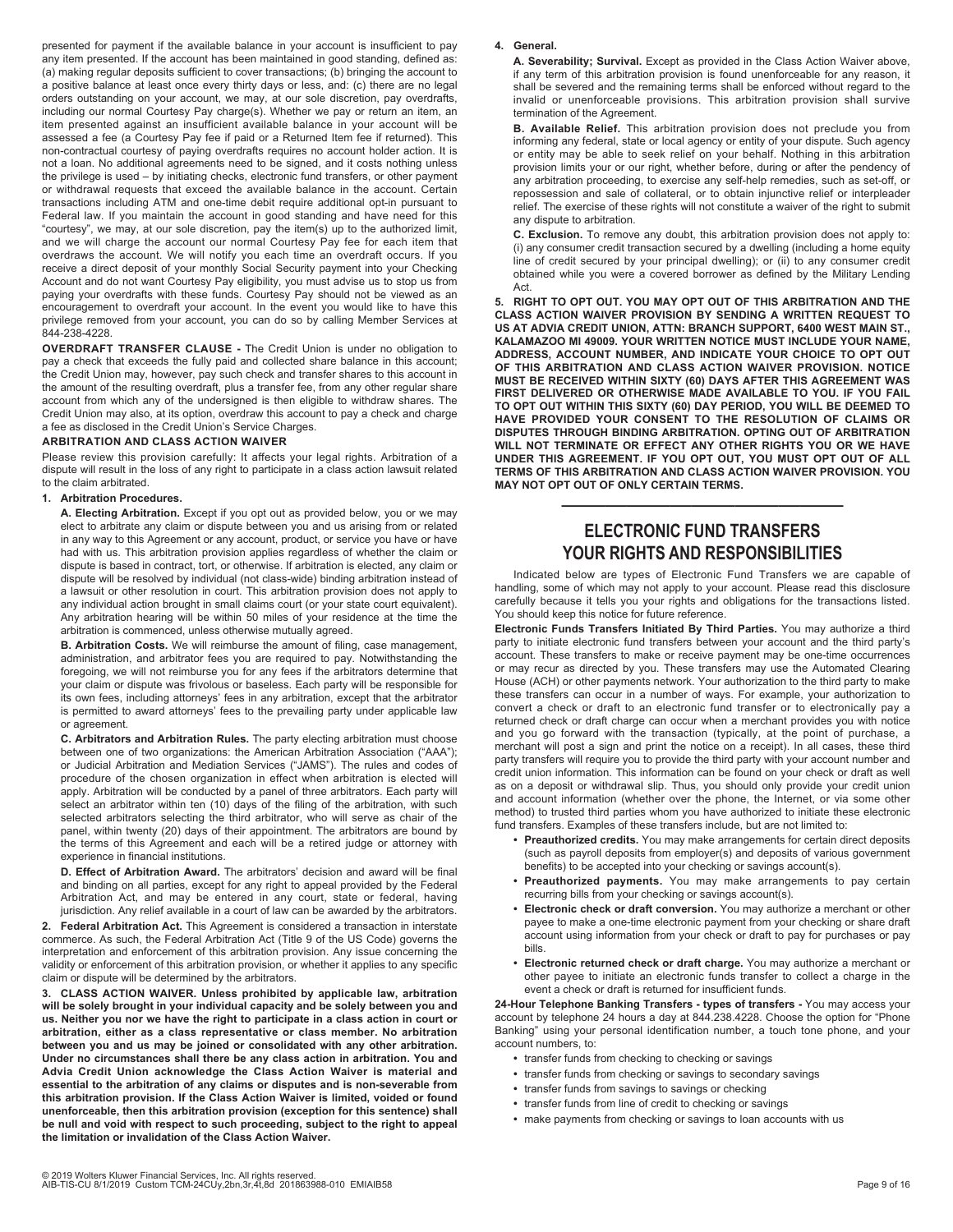- **•** get information about:
	- **-** the account balance of checking and savings accounts
	- **-** deposits to checking and savings accounts
	- **-** withdrawals from checking and savings accounts

**Your Option to Limit Cash Withdrawals -** In addition to dollar amount limitations for withdrawals using your ATM Card and Visa Debit Card that we may establish, you have the option to limit the amount of cash that can be withdrawn by your ATM Card and Visa Debit Card to \$50.00 per day or some other amount acceptable to us.

**ATM Transfers - types of transfers and charges -** You may access your account(s) by ATM using your ATM Card and personal identification number or Debit Card and personal identification number, to:

- **•** make deposits to checking or savings account(s)
- **•** get cash withdrawals from checking or savings account(s)
- **•** transfer funds from savings to checking account(s)
- **•** transfer funds from checking to savings account(s)
- **•** transfer funds from line of credit to checking account(s) **•** get information about:
- **-** the account balance of your checking or savings account(s)
	- **•** there is a charge, as indicated on our Service Charges, per inquiry at ATMs we do not own or operate

Some of these services may not be available at all terminals.

All deposits made through an ATM are accepted conditionally, subject to verification of the contents of deposit envelopes, and are available for withdrawal only in accordance with our funds availability policy.

You can transfer from your line of credit IF it is set up as an access on your card. Some non-Advia ATMs may not allow transfers due to the machine set up.

Certain limits exist on the dollar amounts which may be withdrawn from different ATM or POS terminals each day. All transfers are charged to your account (and your overdraft line of credit, if any). We may charge your account even though an overdraft may be created. During any interruption of an electronic fund transfer service the dollar amount and frequency may be reduced. We may restrict, and you have the right to request that we program our system so that no more than \$50.00 can be withdrawn from your account(s) by use of your Debit Card/ATM Card during a single day. There may be other limitations on the types, frequency, timing and amount of electronic fund transfers established by us from time to time, without notice, for security purposes.

**Types of Visa Debit Card Point-of-Sale Transactions -** You may access your checking account(s) to purchase goods (in person, online, or by phone), pay for services (in person, online, or by phone), get cash from a merchant, if the merchant permits, or from a participating financial institution, and do anything that a participating merchant will accept.

#### **Point-of-Sale Transactions - dollar limitations -** Using your card:

**•** you may not exceed \$1,500.00 in transactions per day

#### **Currency Conversion and International Transactions.**

**(a) For point-of-sale (merchant) transactions using Visa network and ATM transactions using Plus network.** When you use your VISA®-branded Debit Card for this type of transaction and it settles in a currency other than US Dollars, the charge will be converted into the US Dollar amount. The currency conversion rate used to determine the transaction amount in US Dollars is either a rate selected by Visa from the range of rates available in wholesale currency markets for the applicable central processing date, which rate may vary from the rate Visa itself receives, or the government-mandated rate in effect for the applicable central processing date. The conversion rate in effect on the processing date may differ from the rate in effect on the transaction date or posting date.

Visa USA charges us a 1% International Service Assessment on all international transactions regardless of whether there is a currency conversion. As a result, we will charge you a 1% international transaction fee on all international transactions. An international transaction is a transaction where the issuer of the card used is not located in the transaction country. This means an international transaction can occur even though the transaction is made when you are not in a foreign country. For example, a transaction made online with a foreign merchant is an international transaction even though made while you are physically in the United States.

**(b) For ATM transactions using Visa network.** When you use your VISA®-branded Debit Card for this type of transaction and it settles in a currency other than US Dollars, Mastercard/Cirrus will convert the charge into a US Dollar amount. The Mastercard/Cirrus currency conversion procedure is based on rates observed in the wholesale market or, where applicable, on government-mandated rates. The currency conversion rate Mastercard/Cirrus generally uses is the rate for the applicable currency that is in effect on the day the transaction occurred. However, in limited situations, particularly where Mastercard/Cirrus transaction processing is being delayed, Mastercard/Cirrus may instead use the rate for the applicable currency in effect on the day the transaction is processed.

Mastercard/Cirrus charges us a Currency Conversion Assessment of 20 basis points (.2% of the transaction) for performing the currency conversion. In addition, Mastercard/Cirrus charges us an Issuer Cross-Border Assessment of 90 basis points (.9% of the transaction) on all cross-border transactions regardless of whether there is a currency conversion. As a result, we will charge you a currency conversion fee of .2% of the transaction if there is a currency conversion and a cross-border transaction fee of .9% of the transaction. The cross-border transaction fee is charged on all crossborder transactions regardless of whether there is a currency conversion. A crossborder transaction is a transaction that occurs at a card acceptance location in a

different country from the country in which the card was issued. This means a crossborder transaction can occur even though the transaction is made when you are not in a foreign country. For example, a transaction made online with a foreign merchant is a cross-border transaction even though made while you are physically in the United States.

**Advisory Against Illegal Use.** You agree not to use your card(s) for illegal gambling or other illegal purpose. Display of a payment card logo by, for example, an online merchant does not necessarily mean that transactions are lawful in all jurisdictions in which the cardholder may be located.

**Visa Account Updater Notice of Right to Opt Out.** Your Visa Platinum Card will be automatically enrolled in the free Visa® Account Updater (VAU) service. With VAU, your account files will be updated when information changes because of a product upgrade, card expiration, loss or theft, account closure or other changes. A participating merchant can access that updated card information before requesting a payment. Since not all merchants participate, you should also contact the merchants directly if your card information changes. You are entitled to opt out of this service. You may opt out at any time.

If you want to opt out, phone us at 844.238.4228 or mail us notice of your intention to opt out at Advia Credit Union, Attn: Card Services, 6400 West Main St., Kalamazoo, MI 49009. You must include your name, address, account number, last four digits of your card number, and signature. If you opt out, you may opt back in if you decide you want the Visa Account Updater service in the future. You may opt in the same way(s) that you can opt out.

**Computer Transfers - types of transfers, frequency and dollar limitations -** You may access your account(s) by computer through the internet by logging onto our website at www.adviacu.org and using your password, account number or login ID, and multifactor authentication, to:

- **•** transfer funds from checking to checking or savings
- **•** transfer funds from checking or savings to secondary savings
- **•** transfer funds from savings to savings or checking
- **•** transfer funds from line of credit to checking or savings
- **•** transfer funds from Advia account/external account to external account/Advia account
	- **-** you may make no more than three transfers per day
	- **-** you may transfer no more than \$2,000.00 per day
- **•** make payments from checking or savings to loan account(s) with us
- **•** make payments from checking or savings to third parties
- **•** get information about:
	- **-** the account balance of checking or savings account(s)
	- **-** deposits to checking or savings accounts
	- **-** withdrawals from checking or savings accounts

**Mobile Banking Transfers - types of transfers -** You may access your account(s) by downloading our mobile banking app and using your password, account numbers, and multifactor authentication, to:

- transfer funds from checking to checking or savings
- transfer funds from savings to savings or checking
- transfer funds from line of credit to checking or savings
- make payments from checking or savings to loan account(s) with us
- make payments from checking or savings to third parties
- get information about:
	- the account balance of checking or savings account(s)
	- deposits to checking or savings accounts
	- withdrawals from checking or savings accounts

You may be charged access fees by your cell phone provider based on your individual plan. Web access is needed to use this service. Check with your cell phone provider for details on specific fees and charges.

#### **Minimum account balance -**

**•** We do not require you to maintain a minimum balance in any account as a condition of using an access device (card or code) to accomplish a transfer.

# **FEES**

- **•** We do not charge for direct deposits to any type of account.
- **•** We do not charge for preauthorized payments from any type of account.

Except as indicated elsewhere, we do not charge for these electronic fund transfers.

**ATM Operator/Network Fees.** When you use an ATM not owned by us, you may be charged a fee by the ATM operator or any network used (and you may be charged a fee for a balance inquiry even if you do not complete a fund transfer). You understand and agree that the ATM operator may charge you multiple fees for multiple transactions (for example, a fee for a balance inquiry and a fee for a withdrawal) during the same ATM session.

## **DOCUMENTATION**

- **Terminal transfers.** You can get a receipt at the time you make a transfer to or from your account using an automated teller machine or point-of-sale terminal. However, you may not get a receipt if the amount of the transfer is \$15.00 or less.
- **Preauthorized credits.** If you have arranged to have direct deposits made to your account at least once every 60 days from the same person or company, you can call us at 844.238.4228 to find out whether or not the deposit has been made.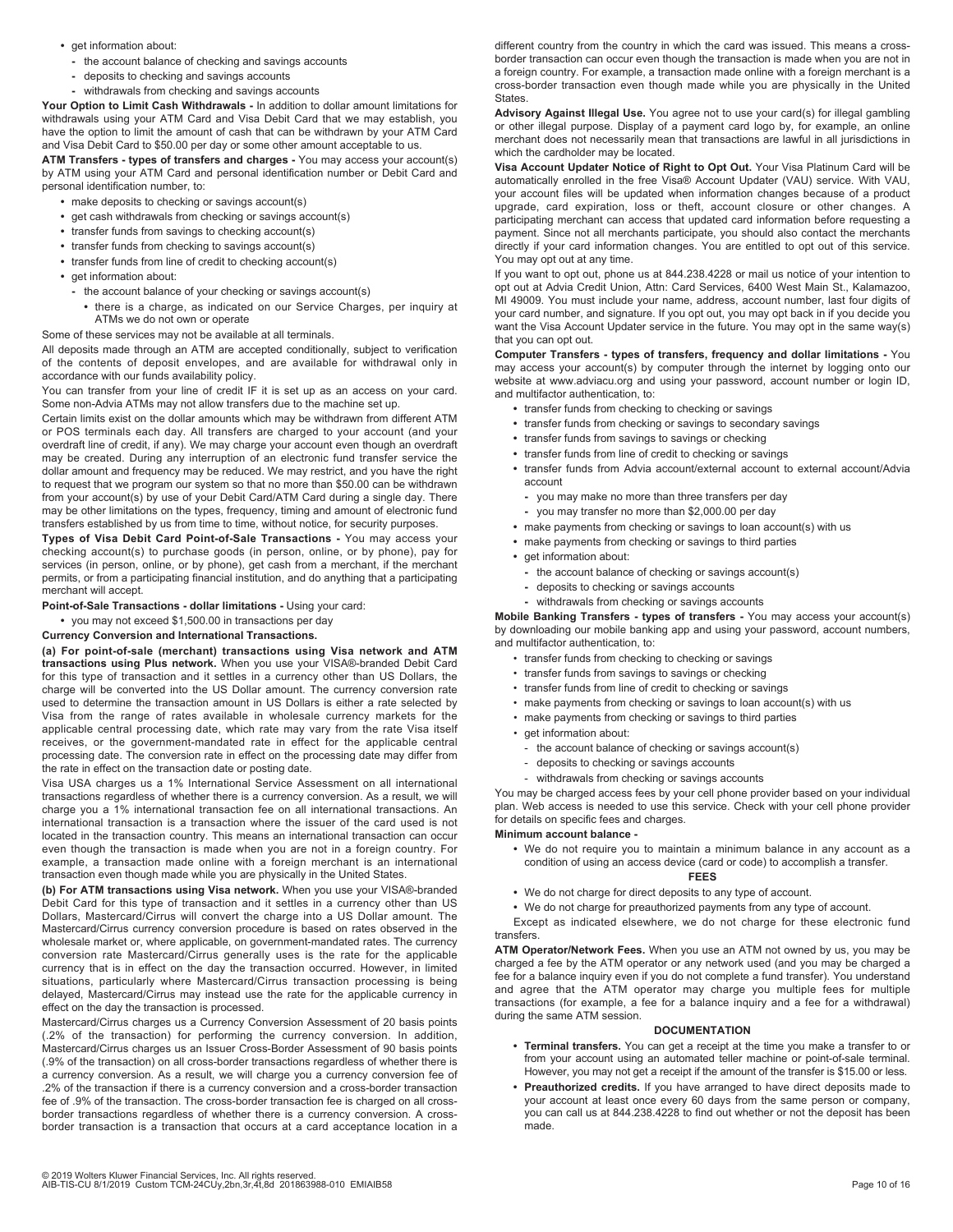#### **• Periodic statements.**

You will get a monthly account statement from us for your checking and loan accounts.

You will get a quarterly account statement from us for your savings accounts, if the only possible electronic transfers to or from the account are preauthorized credits.

# **PREAUTHORIZED PAYMENTS**

**• Right to stop payment and procedure for doing so.** If you have told us in advance to make regular payments out of your account, you can stop any of these payments. Here is how:

Call or write us at the telephone number or address listed in this disclosure in time for us to receive your request 3 business days or more before the payment is scheduled to be made. If you call, we may also require you to put your request in writing and get it to us within 14 days after you call.

- Please refer to our separate fee schedule for the amount we will charge you for each stop-payment order you give.
- **Notice of varying amounts.** If these regular payments may vary in amount, the person you are going to pay will tell you, 10 days before each payment, when it will be made and how much it will be. (You may choose instead to get this notice only when the payment would differ by more than a certain amount from the previous payment, or when the amount would fall outside certain limits that you set.)
- **Liability for failure to stop payment of preauthorized transfer.** If you order us to stop one of these payments 3 business days or more before the transfer is scheduled, and we do not do so, we will be liable for your losses or damages.

# **FINANCIAL INSTITUTION'S LIABILITY**

**Liability for failure to make transfers.** If we do not complete a transfer to or from your account on time or in the correct amount according to our agreement with you, we will be liable for your losses or damages. However, there are some exceptions. We will not be liable, for instance:

- (1) If, through no fault of ours, the available balance in your account is insufficient.
- (2) If you have an overdraft line and the transfer would go over the credit limit.
- (3) If the automated teller machine where you are making the transfer does not have enough cash.
- (4) If the terminal or system was not working properly and you knew about the breakdown when you started the transfer.
- (5) If you used your card, password, and/or PIN in an incorrect manner.
- (6) If the error was caused by a system of any participating ATM network.
- (7) If circumstances beyond our control (such as fire or flood) prevent the transfer, despite reasonable precautions that we have taken.
- (8) There may be other exceptions stated in our agreement with you.

#### **CONFIDENTIALITY**

We will disclose information to third parties about your account or the transfers you make:

- (1) where it is necessary for completing transfers; or
- (2) in order to verify the existence and condition of your account for a third party, such as a credit bureau or merchant; or
- (3) with your oral or written consent; or
- (4) to investigate possible unauthorized electronic fund transfers or to combat fraud; or
- (5) if the information relates to improper use of your account(s) or access devices; or
- (6) in order to comply with government agency or court orders; or

# (7) as explained in the separate Privacy Disclosure.

# **REGULATORY AUTHORITY**

If you believe that any provision of the Michigan Electronic Funds Transfer Act has been violated you should notify State of Michigan - Department of Insurance and Financial Services at P.O. Box 30220; Lansing, Michigan 48909.

# **UNAUTHORIZED TRANSFERS**

#### **(a) Consumer liability.**

*• Generally.* Tell us AT ONCE if you believe your card and/or code (PIN) has been lost or stolen, or if you believe that an electronic fund transfer has been made without your permission using information from your check or draft. Telephoning is the best way of keeping your possible losses down. You could lose all the money in your account (plus your maximum overdraft line of credit). If you tell us within 2 business days after you learn of the loss or theft of your card and/or code (PIN), you can lose no more than \$50.00 if someone used your card and/or code (PIN) without your permission.

If you do NOT tell us within 2 business days after you learn of the loss or theft of your card and/or code (PIN), and we can prove we could have stopped someone from using your card and/or code (PIN) without your permission if you had told us, you could lose as much as \$500.00.

Also, if your statement shows transfers that you did not make, including those made by card, code or other means, tell us at once. If you do not tell us within 60 days after the statement was mailed to you, you may not get back any money you lost after the 60 days if we can prove that we could have stopped someone from taking the money if you had told us in time.

If a good reason (such as a long trip or a hospital stay) kept you from telling us, we will extend the time periods.

*• Additional Limit on Liability for Visa®-branded Debit Card*. Unless you have been negligent or have engaged in fraud, you will not be liable for any unauthorized transactions using your lost or stolen Visa®-branded Debit Card. This additional limit on liability does not apply to ATM transactions outside of the U.S., to ATM transactions not sent over Visa or Plus networks, or to transactions using your Personal Identification Number which are not processed by VISA®. Visa is a registered trademark of Visa International Service Association.

**(b) Contact in event of unauthorized transfer.** If you believe your card and/or code (PIN) has been lost or stolen, call or write us at the telephone number or address listed in this disclosure. You should also call the number or write to the address listed in this disclosure if you believe a transfer has been made using the information from your check or draft without your permission.

# **ERROR RESOLUTION NOTICE**

In Case of Errors or Questions About Your Electronic Transfers, Call or Write us at the telephone number or address listed in this disclosure, as soon as you can, if you think your statement or receipt is wrong or if you need more information about a transfer listed on the statement or receipt. We must hear from you no later than 60 days after we sent the FIRST statement on which the problem or error appeared.

- (1) Tell us your name and account number (if any).
- (2) Describe the error or the transfer you are unsure about, and explain as clearly as you can why you believe it is an error or why you need more information.
- (3) Tell us the dollar amount of the suspected error.

If you tell us orally, we may require that you send us your complaint or question in writing within 10 business days.

We will determine whether an error occurred within 10 business days (5 business days for Visa®-branded Debit Card point-of-sale transactions processed by Visa and 20 business days if the transfer involved a new account) after we hear from you and will correct any error promptly. If we need more time, however, we may take up to 45 days (90 days if the transfer involved a new account, a point-of-sale transaction, or a foreign-initiated transfer) to investigate your complaint or question. If we decide to do this, we will credit your account within 10 business days (5 business days for Visa® branded Debit Card point-of-sale transactions processed by Visa and 20 business days if the transfer involved a new account) for the amount you think is in error, so that you will have the use of the money during the time it takes us to complete our investigation. If we ask you to put your complaint or question in writing and we do not receive it within 10 business days, we may not credit your account. Your account is considered a new account for the first 30 days after the first deposit is made, unless each of you already has an established account with us before this account is opened.

We will tell you the results within three business days after completing our investigation. If we decide that there was no error, we will send you a written explanation.

You may ask for copies of the documents that we used in our investigation.

ADVIA CREDIT UNION MEMBER SERVICES 6400 WEST MAIN ST. KALAMAZOO, MI 49009 Business Days: Monday through Friday Excluding Federal Holidays Phone: 844.238.4228 MORE DETAILED INFORMATION IS AVAILABLE ON REQUEST

#### **NOTICE OF ATM/NIGHT DEPOSIT FACILITY USER PRECAUTIONS**

As with all financial transactions, please exercise discretion when using an automated teller machine (ATM) or night deposit facility. For your own safety, be careful. The following suggestions may be helpful.

- 1. Prepare for your transactions at home (for instance, by filling out a deposit slip) to minimize your time at the ATM or night deposit facility.
- Mark each transaction in your account record, but not while at the ATM or night deposit facility. Always save your ATM receipts. Don't leave them at the ATM or night deposit facility because they may contain important account information.
- 3. Compare your records with the account statements or account histories that you receive.
- 4. Don't lend your ATM card to anyone.
- 5. Remember, do not leave your card at the ATM. Do not leave any documents at a night deposit facility.
- 6. Protect the secrecy of your Personal Identification Number (PIN). Protect your ATM card as though it were cash. Don't tell anyone your PIN. Don't give anyone information regarding your ATM card or PIN over the telephone. Never enter your PIN in any ATM that does not look genuine, has been modified, has a suspicious device attached, or is operating in a suspicious manner. Don't write your PIN where it can be discovered. For example, don't keep a note of your PIN in your wallet or purse.
- Prevent others from seeing you enter your PIN by using your body to shield their view.
- 8. If you lose your ATM card or if it is stolen, promptly notify us. You should consult the other disclosures you have received about electronic fund transfers for additional information about what to do if your card is lost or stolen.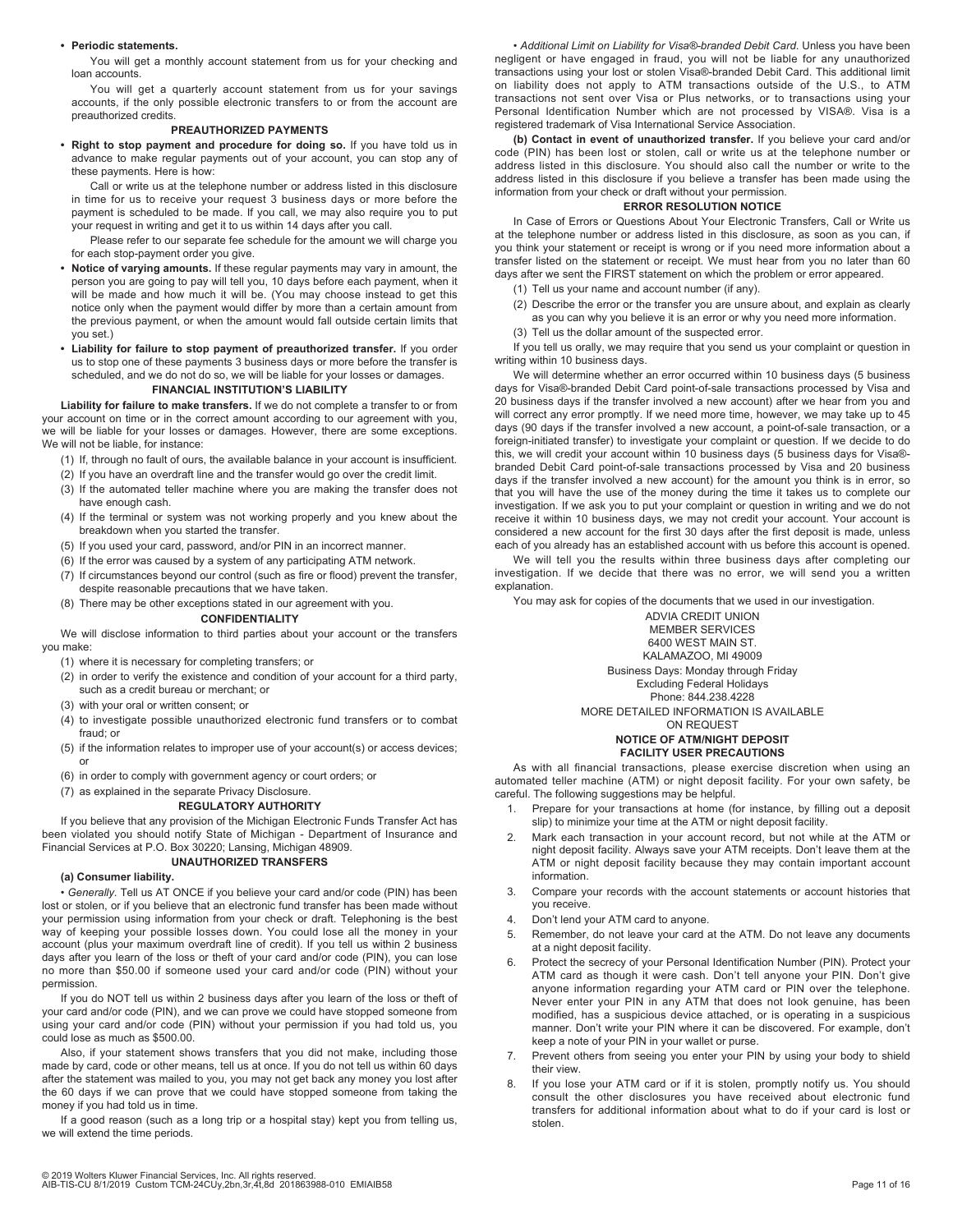- 9. When you make a transaction, be aware of your surroundings. Look out for suspicious activity near the ATM or night deposit facility, particularly if it is after sunset. At night, be sure that the facility (including the parking area and walkways) is well lighted. Consider having someone accompany you when you use the facility, especially after sunset. If you observe any problem, go to another ATM or night deposit facility.
- 10. Don't accept assistance from anyone you don't know when using an ATM or night deposit facility.
- 11. If you notice anything suspicious or if any other problem arises after you have begun an ATM transaction, you may want to cancel the transaction, pocket your card and leave. You might consider using another ATM or coming back later.
- 12. Don't display your cash; pocket it as soon as the ATM transaction is completed and count the cash later when you are in the safety of your own car, home, or other secure surrounding.
- 13. At a drive-up facility, make sure all the car doors are locked and all of the windows are rolled up, except the driver's window. Keep the engine running and remain alert to your surroundings.
- We want the ATM and night deposit facility to be safe and convenient for you. Therefore, please tell us if you know of any problem with a facility. For instance, let us know if a light is not working or there is any damage to a facility. Please report any suspicious activity or crimes to both the operator of the facility and the local law enforcement officials immediately.

# ————————————— **YOUR ABILITY TO WITHDRAW FUNDS**

This policy statement applies to "transaction" accounts, but not to savings or share savings accounts. Transaction accounts, in general, are accounts which permit an unlimited number of payments to third persons and an unlimited number of telephone and preauthorized transfers to other accounts of yours with us. Share draft accounts are the most common transaction accounts. Savings accounts and share savings accounts are examples of savings deposits. Feel free to ask us whether any of your other accounts might also be under this policy.

Our policy is to make funds from your cash and check deposits available to you on the first business day after the day we receive your deposit. Electronic direct deposits will be available on the day we receive the deposit. Once the funds are available, you can withdraw them in cash and we will use the funds to pay checks that you have written.

Please remember that even after we have made funds available to you, and you have withdrawn the funds, you are still responsible for checks you deposit that are returned to us unpaid and for any other problems involving your deposit.

For determining the availability of your deposits, every day is a business day, except Saturdays, Sundays, and federal holidays. If you make a deposit before closing on a business day that we are open, we will consider that day to be the day of your deposit. However, if you make a deposit after closing or on a day we are not open, we will consider that the deposit was made on the next business day we are open.

If we cash a check for you that is drawn on another bank, we may withhold the availability of a corresponding amount of funds that are already in your account. Those funds will be available at the time funds from the check we cashed would have been available if you had deposited it.

# **LONGER DELAYS MAY APPLY**

**Case-by-case delays.** In some cases, we will not make all of the funds that you deposit by check available to you on the first business day after the day of your deposit. Depending on the type of check that you deposit, funds may not be available until the fifth business day after the day of your deposit. The first \$225.00 of your deposits, however, will be available on the first business day.

If we are not going to make all of the funds from your deposit available on the first business day, we will notify you at the time you make your deposit. We will also tell you when the funds will be available. If your deposit is not made directly to one of our employees, or if we decide to take this action after you have left the premises, we will mail you the notice by the day after we receive your deposit.

If you will need the funds from a deposit right away, you should ask us when the funds will be available.

**Safeguard exceptions.** In addition, funds you deposit by check may be delayed for a longer period under the following circumstances:

We believe a check you deposit will not be paid.

You deposit checks totaling more than \$5,525.00 on any one day.

You redeposit a check that has been returned unpaid.

You have overdrawn your account repeatedly in the last six months.

There is an emergency, such as failure of computer or communications equipment.

We will notify you if we delay your ability to withdraw funds for any of these reasons, and we will tell you when the funds will be available. They will generally be available no later than the eleventh business day after the day of your deposit.

#### **SPECIAL RULES FOR NEW ACCOUNTS**

If you are a new member, the following special rules will apply during the first 30 days your account is open.

Funds from electronic direct deposits to your account will be available on the day we receive the deposit. Funds from deposits of cash, wire transfers, and the first \$5,525.00 of a day's total deposits of cashier's, certified, teller's, traveler's, and federal, state and local government checks will be available on the first business day after the day of your deposit if the deposit meets certain conditions. For example, the checks must be payable to you (and you may have to use a special deposit slip). The excess over \$5,525.00 will be available on the ninth business day after the day of your deposit. If your deposit of these checks (other than a U.S. Treasury check) is not made in person to one of our employees, the first \$5,525.00 will not be available until the second business day after the day of your deposit.

Funds from all other check deposits will be available on the eleventh business day after the day of your deposit.

#### **DEPOSITS AT AUTOMATED TELLER MACHINES**

Funds from any deposits (cash or checks) made at automated teller machines (ATMs) we do not own or operate will not be available until the fifth business day after the day of your deposit.

All ATMs that we own or operate are identified as our machines.

# ————————————— **SUBSTITUTE CHECKS AND YOUR RIGHTS**

As our member we think it's important for you to know about substitute checks. The following Substitute Check Disclosure provides information about substitute checks and your rights. So you will recognize substitute checks when you receive them, we have included a copy of the front side of a substitute check along with an explanation of the substitute check's components.

#### **What is a substitute check?**

To make check processing faster, federal law permits banks to replace original checks with "substitute checks." These checks are similar in size to original checks with a slightly reduced image of the front and back of the original check. The front of a substitute check states: "This is a legal copy of your check. You can use it the same way you would use the original check." You may use a substitute check as proof of payment just like the original check.

Some or all of the checks that you receive back from us may be substitute checks. This notice describes rights you have when you receive substitute checks from us. The rights in this notice do not apply to original checks or to electronic debits to your account. However, you have rights under other law with respect to those transactions. **What are my rights regarding substitute checks?** 

In certain cases, federal law provides a special procedure that allows you to request a refund for losses you suffer if a substitute check is posted to your account (for example, if you think that we withdrew the wrong amount from your account or that we withdrew money from your account more than once for the same check). The losses you may attempt to recover under this procedure may include the amount that was withdrawn from your account and fees that were charged as a result of the withdrawal (for example, overdraft or returned item fees).

The amount of your refund under this procedure is limited to the amount of your loss or the amount of the substitute check, whichever is less. You also are entitled to dividends on the amount of your refund if your account is an dividend-bearing account. If your loss exceeds the amount of the substitute check, you may be able to recover additional amounts under other law.

If you use this procedure, you may receive up to \$2,500 of your refund (plus dividends if your account earns dividends) within 10 business days after we received your claim and the remainder of your refund (plus dividends if your account earns dividends) not later than 45 calendar days after we received your claim.

We may reverse the refund (including any dividends on the refund) if we later are able to demonstrate that the substitute check was correctly posted to your account. **How do I make a claim for a refund?** 

If you believe that you have suffered a loss relating to a substitute check that you received and that was posted to your account, please contact us at:

Advia Credit Union 6400 West Main St. Kalamazoo, MI 49009 844.238.4228

You must contact us within 40 calendar days of the date that we mailed (or otherwise delivered by a means to which you agreed) the substitute check in question or the account statement showing that the substitute check was posted to your account, whichever is later. We will extend this time period if you were not able to make a timely claim because of extraordinary circumstances.

Your claim must include

- A description of why you have suffered a loss (for example, you think the amount withdrawn was incorrect);
- An estimate of the amount of your loss;
- An explanation of why the substitute check you received is insufficient to confirm that you suffered a loss; and
- A copy of the substitute check or the following information to help us identify the substitute check: the check number, the amount of the check, the date of the check, and the name of the person to whom you wrote the check.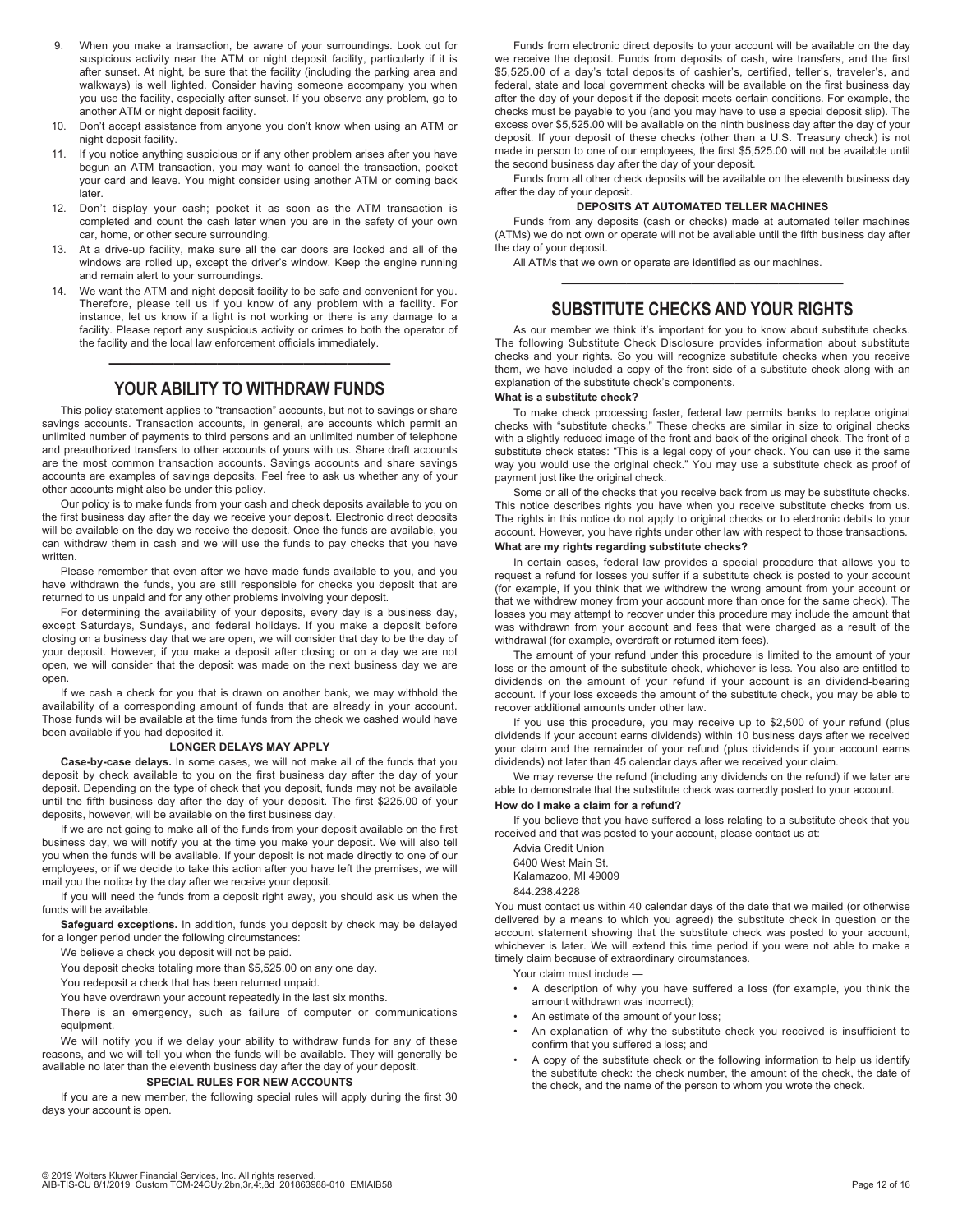# **SUBSTITUTE CHECK IMAGE**

Below is an image of a sample substitute check. The numbers listed below the image correspond with the numbers on or near the substitute check image and the corresponding text explains the various components of a substitute check.



These numbers correspond with the numbers on the Substitute Check Image:

- 1 An image of the original check appears in the upper right-hand corner of the substitute check.
- 2 A substitute check is the same size as a standard business check.
- 3 The information in asterisks relates to the "reconverting bank"—the financial institution that created the substitute check.
- 4 The information in brackets (appears sideways facing check image) relates to the "truncating bank"—the financial institution that took the original check out of the check processing system.
- 5 The Legal Legend states: *This is a LEGAL COPY of your check. You can use it the same way you would use the original check.*
- 6 The MICR lines at the bottom of the image of the original and at the bottom of the substitute check are the same except for the "4" at the beginning of the MICR line on the substitute check, which indicates that it is a substitute check being moved forward for collection purposes. It is also possible for the MICR line on the substitute check to begin with a "5" if the item is being returned. The rest of the

MICR line is the same as the original check to ensure that it is processed as though it were the original.

# ————————————— **TRUTH-IN-SAVINGS DISCLOSURE**

# **REGULAR SAVINGS ACCOUNT**

#### **Rate Information:**

The dividend rate and annual percentage yield may change at any time, as determined by the credit union Board of Directors, or, if authority has been delegated, by the management of the credit union.

**Compounding and crediting -** Dividends will be compounded every quarter. Dividends will be credited to your account every quarter.

**Dividend period -** For this account type, the dividend period is quarterly, for example, the beginning date of the first dividend period of the calendar year is January 1, and the ending date of such dividend period is March 31. All other dividend periods follow this same pattern of dates. The dividend declaration date is the last day of the dividend period, and for the example above is March 31.

If you close your account before dividends are paid, you will not receive the accrued dividends.

# **Minimum balance requirements:**

The minimum required to open this account is the purchase of a share in the credit union. Please see the bylaw requirements in the Common Features section for additional information.

You must maintain a minimum daily balance of \$500.00 in your account each day to obtain the disclosed annual percentage yield.

**Average daily balance computation method -** Dividends are calculated by the average daily balance method which applies a periodic rate to the average daily balance in the account for the period. The average daily balance is calculated by adding the balance in the account for each day of the period and dividing that figure by the number of days in the period. The period we use is the quarterly statement cycle.

**Accrual of dividends on noncash deposits -** Dividends will begin to accrue on the business day you place noncash items (for example, checks) to your account. **Par value of a share:**

The par value of a share in this account is \$5.00.

#### **SECONDARY SAVINGS ACCOUNT**

#### **Rate Information:**

The dividend rate and annual percentage yield may change at any time, as determined by the credit union Board of Directors, or, if authority has been delegated, by the management of the credit union.

**Compounding and crediting -** Dividends will be compounded every quarter. Dividends will be credited to your account every quarter.

**Dividend period -** For this account type, the dividend period is quarterly, for example, the beginning date of the first dividend period of the calendar year is January 1, and the ending date of such dividend period is March 31. All other dividend periods follow this same pattern of dates. The dividend declaration date is the last day of the dividend period, and for the example above is March 31.

If you close your account before dividends are paid, you will not receive the accrued dividends.

#### **Minimum balance requirements:**

You must maintain a minimum daily balance of \$500.00 in your account each day to obtain the disclosed annual percentage yield.

**Average daily balance computation method -** Dividends are calculated by the average daily balance method which applies a periodic rate to the average daily balance in the account for the period. The average daily balance is calculated by adding the balance in the account for each day of the period and dividing that figure by the number of days in the period. The period we use is the quarterly statement cycle.

**Accrual of dividends on noncash deposits -** Dividends will begin to accrue on the business day you place noncash items (for example, checks) to your account.

**Youth Savings Account terms are for all members under age 25.** 

#### **PIGGY BANK SAVINGS (AGE 0-12) BONUS BILLS SAVINGS (AGE 13-17) YOUNG ADULT SAVINGS (AGE 18-24)**

### **Rate Information:**

The dividend rate and annual percentage yield may change at any time, as determined by the credit union Board of Directors, or, if authority has been delegated, by the management of the credit union.

**Compounding and crediting -** Dividends will be compounded every quarter. Dividends will be credited to your account every quarter.

**Dividend period -** For this account type, the dividend period is quarterly, for example, the beginning date of the first dividend period of the calendar year is January 1, and the ending date of such dividend period is March 31. All other dividend periods follow this same pattern of dates. The dividend declaration date is the last day of the dividend period, and for the example above is March 31.

If you close your account before dividends are paid, you will not receive the accrued dividends.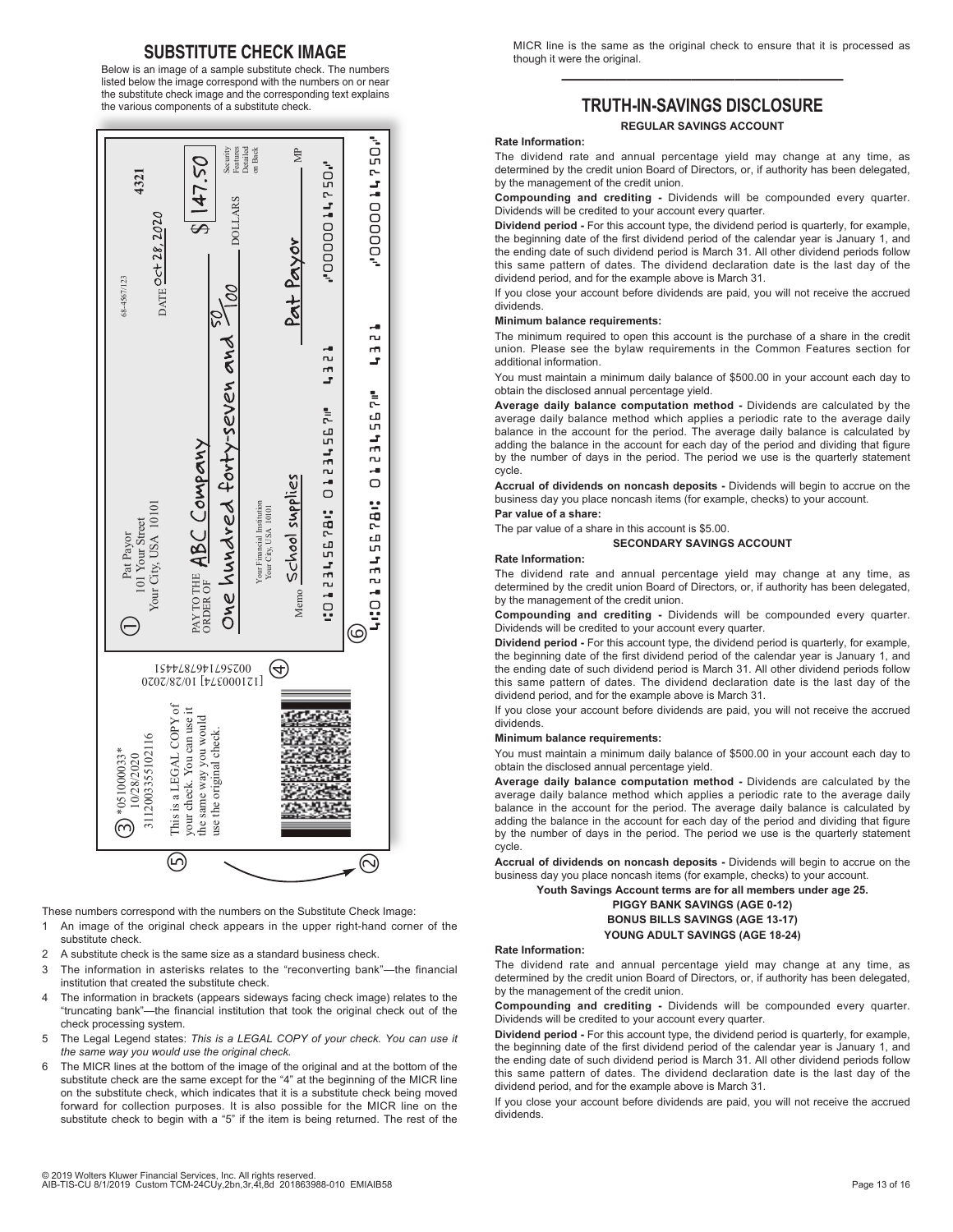#### **Minimum balance requirements:**

The minimum required to open this account is the purchase of a share in the credit union. Please see the bylaw requirements in the Common Features section for additional information.

You must maintain a minimum average daily balance of \$5.00 in your account to obtain the disclosed annual percentage yield.

**Average daily balance computation method -** Dividends are calculated by the average daily balance method which applies a periodic rate to the average daily balance in the account for the period. The average daily balance is calculated by adding the balance in the account for each day of the period and dividing that figure by the number of days in the period. The period we use is the quarterly statement cycle.

**Accrual of dividends on noncash deposits -** Dividends will begin to accrue on the business day you place noncash items (for example, checks) to your account.

**Other Requirements -** The Youth Savings account is designated for members age 24 and under. After the age of 24, the Youth Savings account will transition to a Regular Savings account.

#### **MONEY MARKET SAVINGS ACCOUNT**

# **Rate Information:**

The dividend rate and annual percentage yield for your account depend upon the applicable rate tier. The dividend rate and annual percentage yield for these tiers may change. This account is tiered which means it pays different dividend rates corresponding to the balance on account, paid on the entire balance within the account. We may change the dividend rate and annual percentage yield for your account at any time, as determined by the credit union Board of Directors, or, if authority has been delegated, by the management of the credit union.

**Compounding and crediting -** Dividends will be compounded every month. Dividends will be credited to your account every month.

**Dividend period -** For this account type, the dividend period is monthly, for example, the beginning date of the first dividend period of the calendar year is January 1, and the ending date of such dividend period is January 31. All other dividend periods follow this same pattern of dates. The dividend declaration date is the last day of the dividend period, and for the example above is January 31.

If you close your account before dividends are paid, you will not receive the accrued dividends.

# **Minimum balance requirements:**

You must maintain a minimum average daily balance of \$2,000.00 in your account to obtain the disclosed annual percentage yield.

**Average daily balance computation method -** Dividends are calculated by the average daily balance method which applies a periodic rate to the average daily balance in the account for the period. The average daily balance is calculated by adding the balance in the account for each day of the period and dividing that figure by the number of days in the period. The period we use is the monthly statement cycle.

**Accrual of dividends on noncash deposits -** Dividends will begin to accrue on the business day you place noncash items (for example, checks) to your account.

# **ULTIMATE SAVINGS ACCOUNT**

# **Rate Information:**

The initial promotional dividend rate and period is defined as four monthly statement cycles. We may change the dividend rate for your account at the end of the fourth monthly statement cycle and at any time thereafter. Only one Ultimate Savings Account is allowed per Member Number. The dividend rate and annual percentage yield for your account depend on the applicable rate tier. After the promotional period, the dividend rate and annual percentage yield for these tiers may change. This account is tiered which means it pays different dividend rates corresponding to the balance on account, paid on the entire balance within the account. We may change the dividend rate and annual percentage yield for your account at any time, as determined by the credit union Board of Directors, or, if authority has been delegated, by the management of the credit union.

**Compounding and crediting -** Dividends will be compounded every month. Dividends will be credited to your account every month.

**Dividend period -** For this account type, the dividend period is monthly, for example, the beginning date of the first dividend period of the calendar year is January 1, and the ending date of such dividend period is January 31. All other dividend periods follow this same pattern of dates. The dividend declaration date is the last day of the dividend period, and for the example above is January 31.

If you close your account before dividends are paid, you will not receive the accrued dividends.

#### **Minimum balance requirements:**

Following the Promotional Period of four statement cycles, you must maintain a minimum average daily balance of \$500.00 in your account to obtain the disclosed annual percentage yield.

**Average daily balance computation method -** Dividends are calculated by the average daily balance method which applies a periodic rate to the average daily balance in the account for the period. The average daily balance is calculated by adding the balance in the account for each day of the period and dividing that figure by the number of days in the period. The period we use is the monthly statement cycle.

**Accrual of dividends on noncash deposits -** Dividends will begin to accrue on the business day you place noncash items (for example, checks) to your account.

#### **HOLIDAY CLUB ACCOUNT**

# **Rate Information:**

The dividend rate and annual percentage yield may change at any time, as determined by the credit union Board of Directors, or, if authority has been delegated, by the management of the credit union.

**Compounding and crediting -** Dividends will be compounded annually. Dividends will be credited to your account annually.

**Dividend period -** For this account type, the dividend period is annually, for example, the beginning date of the first dividend period of the calendar year is November 1, and the ending date of such dividend period is October 31. All other dividend periods follow this same pattern of dates. The dividend declaration date is the last day of the dividend period, and for the example above is October 31.

If you close your account before dividends are paid, you will not receive the accrued dividends.

# **Minimum balance requirements:**

No minimum balance requirements apply to this account.

**Average daily balance computation method -** Dividends are calculated by the average daily balance method which applies a periodic rate to the average daily balance in the account for the period. The average daily balance is calculated by adding the balance in the account for each day of the period and dividing that figure by the number of days in the period. The period we use is the annual statement cycle. **Accrual of dividends on noncash deposits -** Dividends will begin to accrue on the business day you place noncash items (for example, checks) to your account.

# **Fees and charges:**

A Holiday Club Withdrawal fee of \$3.00 will be charged for each withdrawal (non auto transfer). This fee will not apply for the automatic payout that occurs annually on November 1.

#### **IRA SAVINGS ACCOUNT**

#### **Rate Information:**

The dividend rate and annual percentage yield may change at any time, as determined by the credit union Board of Directors, or, if authority has been delegated, by the management of the credit union.

**Compounding and crediting -** Dividends will be compounded every quarter. Dividends will be credited to your account every quarter.

**Dividend period -** For this account type, the dividend period is quarterly, for example, the beginning date of the first dividend period of the calendar year is January 1, and the ending date of such dividend period is March 31. All other dividend periods follow this same pattern of dates. The dividend declaration date is the last day of the dividend period, and for the example above is March 31.

If you close your account before dividends are paid, you will not receive the accrued dividends.

# **Minimum balance requirements:**

The minimum balance required to open this account is \$50.00.

You must maintain a minimum average daily balance of \$500.00 in your account to obtain the disclosed annual percentage yield.

**Average daily balance computation method -** Dividends are calculated by the average daily balance method which applies a periodic rate to the average daily balance in the account for the period. The average daily balance is calculated by adding the balance in the account for each day of the period and dividing that figure by the number of days in the period. The period we use is the quarterly statement cycle.

**Accrual of dividends on noncash deposits -** Dividends will begin to accrue on the business day you place noncash items (for example, checks) to your account.

# **Fees and charges:**

An IRA Transfer fee of \$25.00 will be charged for each external IRA transfer/withdrawal.

#### **NON-INTEREST SAVINGS ACCOUNT**

#### **Minimum balance requirements:**

No minimum balance requirements apply to this account.

#### **Transaction limitations:**

No transaction limitations apply to this account unless otherwise stated in the Common Features section.

#### **HEALTH SAVINGS ACCOUNT**

# **Rate Information:**

The dividend rate and annual percentage yield may change at any time, as determined by the credit union Board of Directors, or, if authority has been delegated, by the management of the credit union.

**Compounding and crediting -** Dividends will be compounded every month. Dividends will be credited to your account every month.

**Dividend period -** For this account type, the dividend period is monthly, for example, the beginning date of the first dividend period of the calendar year is January 1, and the ending date of such dividend period is January 31. All other dividend periods follow this same pattern of dates. The dividend declaration date is the last day of the dividend period, and for the example above is January 31.

If you close your account before dividends are paid, you will not receive the accrued dividends.

#### **Minimum balance requirements:**

No minimum balance requirements apply to this account.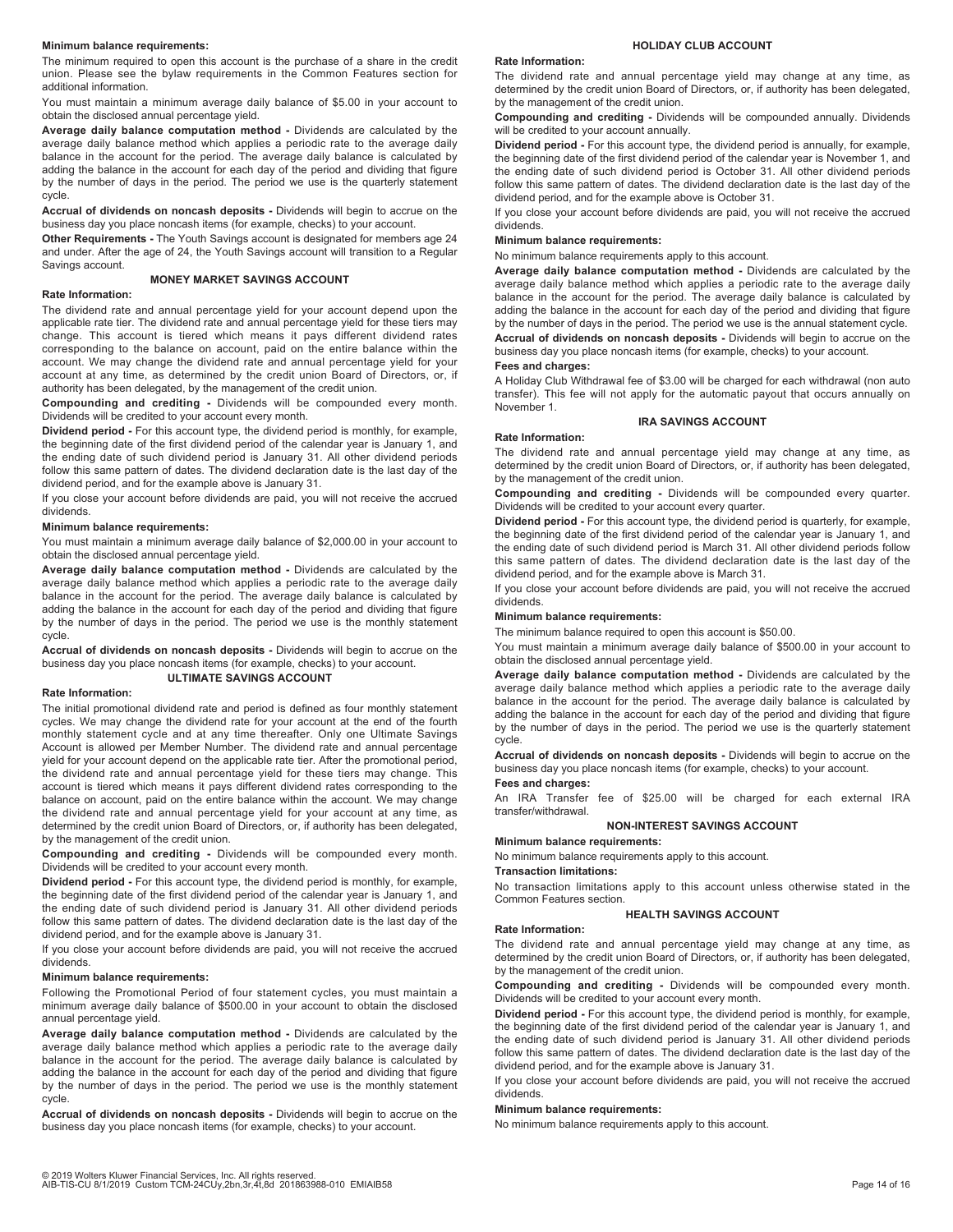**Average daily balance computation method -** Dividends are calculated by the average daily balance method which applies a periodic rate to the average daily balance in the account for the period. The average daily balance is calculated by adding the balance in the account for each day of the period and dividing that figure by the number of days in the period. The period we use is the monthly statement cycle.

**Accrual of dividends on noncash deposits -** Dividends will begin to accrue on the business day you place noncash items (for example, checks) to your account.

# **REGULAR CHECKING ACCOUNT**

# **Rate Information:**

The dividend rate and annual percentage yield for your account depend upon the applicable rate tier. The dividend rate and annual percentage yield for these tiers may change. We may change the dividend rate and annual percentage yield for your account at any time, as determined by the credit union Board of Directors, or, if authority has been delegated, by the management of the credit union.

**Compounding and crediting -** Dividends will be compounded every month. Dividends will be credited to your account every month.

**Dividend period -** For this account type, the dividend period is monthly, for example, the beginning date of the first dividend period of the calendar year is January 1, and the ending date of such dividend period is January 31. All other dividend periods follow this same pattern of dates. The dividend declaration date is the last day of the dividend period, and for the example above is January 31.

If you close your account before dividends are paid, you will not receive the accrued dividends.

# **Minimum balance requirements:**

You must maintain a minimum average daily balance of \$500.00 in your account to obtain the disclosed annual percentage yield.

**Average daily balance computation method -** Dividends are calculated by the average daily balance method which applies a periodic rate to the average daily balance in the account for the period. The average daily balance is calculated by adding the balance in the account for each day of the period and dividing that figure by the number of days in the period. The period we use is the monthly statement cycle.

**Accrual of dividends on noncash deposits -** Dividends will begin to accrue on the business day you place noncash items (for example, checks) to your account.

**NON-INTEREST CHECKING ACCOUNT** 

#### **Minimum balance requirements:**

No minimum balance requirements apply to this account.

#### **Transaction limitations:**

No transaction limitations apply to this account unless otherwise stated in the Common Features section.

#### **ASSURANCE CHECKING ACCOUNT Rate Information:**

The dividend rate and annual percentage yield may change at any time, as determined by the credit union Board of Directors, or, if authority has been delegated, by the management of the credit union.

**Compounding and crediting -** Dividends will be compounded every month. Dividends will be credited to your account every month.

**Dividend period -** For this account type, the dividend period is monthly, for example, the beginning date of the first dividend period of the calendar year is January 1, and the ending date of such dividend period is January 31. All other dividend periods follow this same pattern of dates. The dividend declaration date is the last day of the dividend period, and for the example above is January 31.

If you close your account before dividends are paid, you will not receive the accrued dividends.

#### **Minimum balance requirements:**

You must maintain a minimum average daily balance of \$500.00 in your account to obtain the disclosed annual percentage yield.

**Average daily balance computation method -** Dividends are calculated by the average daily balance method which applies a periodic rate to the average daily balance in the account for the period. The average daily balance is calculated by adding the balance in the account for each day of the period and dividing that figure by the number of days in the period. The period we use is the monthly statement cycle.

**Accrual of dividends on noncash deposits -** Dividends will begin to accrue on the business day you place noncash items (for example, checks) to your account.

#### **Additional terms:**

Paper checks and Courtesy Pay, Overdraft Protection, and Remote Deposit Capture are not available with this account.

# **MONEY MARKET CHECKING ACCOUNT**

# **Rate Information:**

The dividend rate and annual percentage yield for your account depend upon the applicable rate tier. The dividend rate and annual percentage yield for these tiers may change. This account is tiered which means it pays different dividend rates corresponding to the balance on account, paid on the entire balance within the account. We may change the dividend rate and annual percentage yield for your account at any time, as determined by the credit union Board of Directors, or, if authority has been delegated, by the management of the credit union.

**Compounding and crediting -** Dividends will be compounded every month. Dividends will be credited to your account every month.

**Dividend period -** For this account type, the dividend period is monthly, for example, the beginning date of the first dividend period of the calendar year is January 1, and the ending date of such dividend period is January 31. All other dividend periods follow this same pattern of dates. The dividend declaration date is the last day of the dividend period, and for the example above is January 31.

If you close your account before dividends are paid, you will not receive the accrued dividends.

#### **Minimum balance requirements:**

You must maintain a minimum average daily balance of \$2,500.00 in your account to obtain the disclosed annual percentage yield.

**Average daily balance computation method -** Dividends are calculated by the average daily balance method which applies a periodic rate to the average daily balance in the account for the period. The average daily balance is calculated by adding the balance in the account for each day of the period and dividing that figure by the number of days in the period. The period we use is the monthly statement cycle.

**Accrual of dividends on noncash deposits -** Dividends will begin to accrue on the business day you place noncash items (for example, checks) to your account.

# **CERTIFICATES**

**REGULAR, TRADITIONAL IRA, AND ROTH IRA** 

A \$5.00 share (regular) savings is required for membership. **Rate Information -** You will be paid the disclosed rate until first maturity.

**Compounding frequency -** Unless otherwise paid, dividends will be compounded every month.

**Crediting frequency -** Dividends will be credited to your account every month. Alternatively, you may choose to have dividends paid to you or to another account every month rather than credited to this account.

**Dividend period -** For this account type, the dividend period is monthly.

**Effect of closing an account -** If you close your account before dividends are paid, you will not receive the accrued dividends.

# **Minimum balance requirements:**

The minimum balance required to open this account is \$500.00.

You must maintain a minimum daily balance of \$500.00 in your account each day to obtain the disclosed annual percentage yield.

**Daily balance computation method -** Dividends are calculated by the daily balance method which applies a daily periodic rate to the balance in the account each day.

**Accrual of dividends on noncash deposits -** Dividends will begin to accrue on the business day you place noncash items (for example, checks) to your account.

## **Transaction limitations:**

After the account is opened, you may not make additions into the account until the maturity date stated on the account.

You may make withdrawals of principal from your account before maturity only if we agree at the time you request the withdrawal. Principal withdrawn before maturity is included in the amount subject to early withdrawal penalty.

You can only withdraw dividends credited in the term before maturity of that term. You can withdraw dividends anytime during the term of crediting after they are credited to your account.

**Early withdrawal penalties** (a penalty may be imposed for withdrawals before maturity) -

- If your account has an original maturity of one year or less:
	- The penalty we may impose will equal 90 days dividends on the amount withdrawn subject to penalty.
- If your account has an original maturity of greater than one year up to three years:

The penalty we may impose will equal 180 days dividends on the amount withdrawn subject to penalty.

• If your account has an original maturity of 48 months:

The penalty we may impose will equal 270 days dividends on the amount withdrawn subject to penalty.

• If your account has an original maturity of 60 months:

The penalty we may impose will equal 360 days dividends on the amount withdrawn subject to penalty.

In certain circumstances such as the death or incompetence of an owner of this account, the law permits, or in some cases requires, the waiver of the early withdrawal penalty. Other exceptions may also apply, for example, if this is part of an IRA or other tax-deferred savings plan.

**Withdrawal of dividends prior to maturity -** The annual percentage yield is based on an assumption that dividends will remain in the account until maturity. A withdrawal will reduce earnings.

**Automatically renewable account -** This account will automatically renew at maturity. You may prevent renewal if you withdraw the funds in the account at maturity (or within the grace period mentioned below, if any). We can prevent renewal if we mail notice to you before maturity.

Each renewal term will be the same as the original term, beginning on the maturity date. The dividend rate will be the same we offer on new term share accounts on the maturity date which have the same term, minimum balance (if any) and other features as the original term share account.

You will have a grace period of seven calendar days after maturity to withdraw the funds without being charged an early withdrawal penalty.